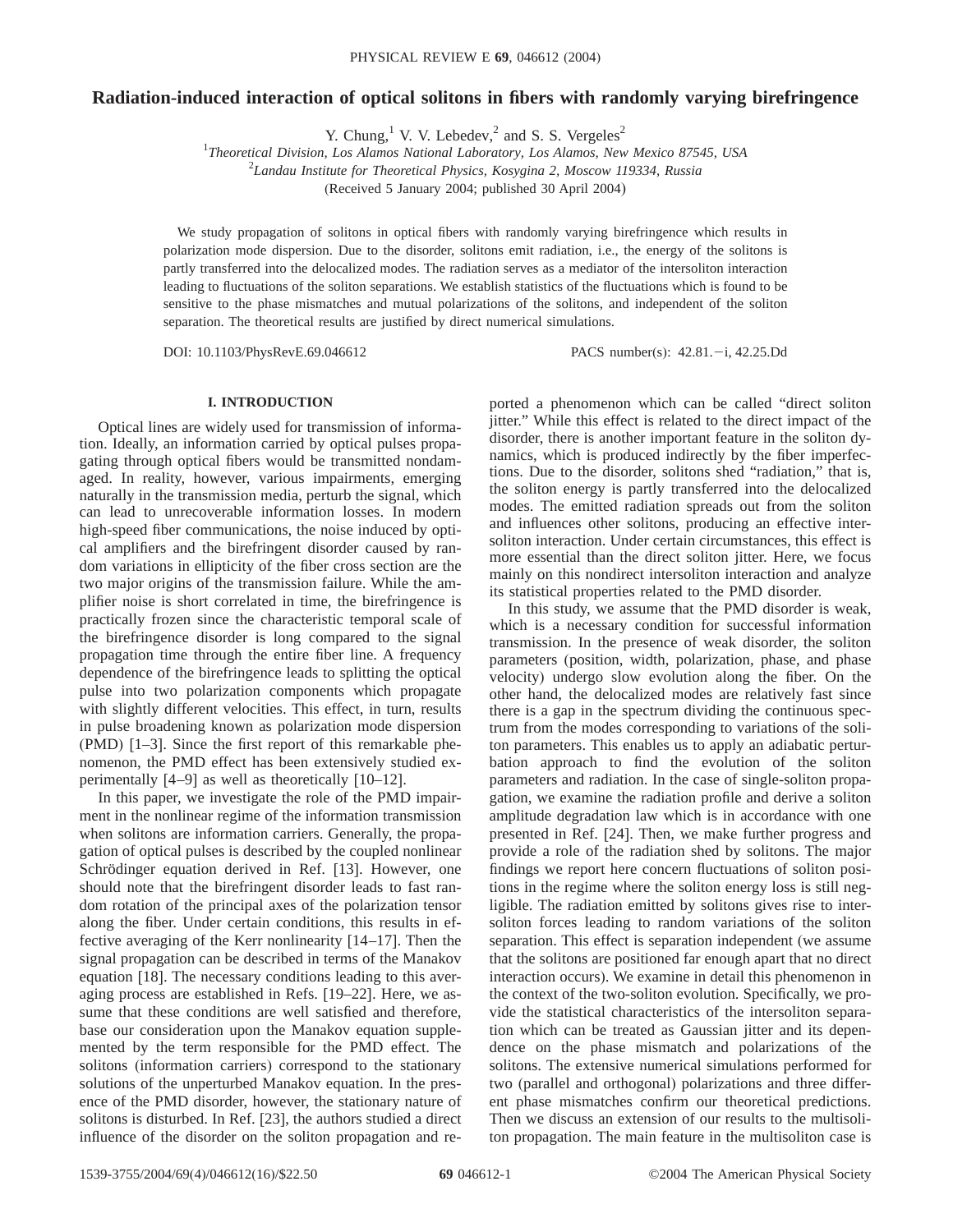an accumulation of the radiation effects discussed so far due to the separation independent intersoliton forces.

From the application point of view, this effect of radiation investigated here can be potentially dangerous especially in long-distance high-speed communication systems. In such systems, information is composed of sequences of pulses. As we mentioned earlier, the soliton displacement accumulates as the number of pulses increases. Consequently, this can produce an essential corruption of soliton patterns leading to communication errors.

The material in this paper is organized as follows. In Sec. II, the general theoretical setup is introduced. In Sec. III, we investigate the single-soliton evolution. In Sec. IV, the interaction of two solitons induced by radiation is analyzed. In Sec. V, the results of direct numerical simulations are presented and compared to the theoretical predictions. Finally, in Sec. VI, we summarize the main results of our analysis. Details of calculations are swept into appendixes.

#### **II. GENERAL RELATIONS**

The optical pulses propagating through a fiber can be described by the envelope  $\Psi=(\Psi_1,\Psi_2)$  of electromagnetic field, which is a two-component complex quantity where components  $\Psi_1$  and  $\Psi_2$  stand for different polarization states of the optical signal. With the birefringent distortion and amplifier noise taken into account, the envelope  $\Psi$  satisfies the following equation [1,2,13,25]:

$$
\partial_z \Psi - i\hat{\Delta}(z)\Psi - \hat{m}(z)\partial_t \Psi - id(z)\partial_t^2 \Psi - (4\gamma/3)i|\Psi|^2 \Psi - (2\gamma/3)i\Psi^2 \Psi^* = \xi(z,t). \tag{2.1}
$$

Here and hereafter, asterisk denotes complex conjugation. In Eq.  $(2.1)$ , *z* is the position along the fiber, *t* is the retarded time (measured in the reference frame moving with the optical signal),  $\xi$  represents the amplifier noise, *d* is the chromatic dispersion coefficient, and  $\gamma$  is the Kerr nonlinearity. The birefringent disorder is characterized by two random Hermitian  $2\times2$  traceless matrices  $\Delta$  and  $\hat{m}$  (the latter one is related to the frequency dependence of the birefringence). The disorder is frozen at least on all the propagation related time scales, i.e., the matrices  $\Delta$  and  $\hat{m}$  can be treated as *t* independent.

Notice that there is no damping or amplification in Eq. (2.1). Such consideration is reasonable on scales larger than the interamplifier distance and under the condition that the amplification precisely compensates energy losses. Then we only have the noise  $\xi$  in Eq. (2.1), the amplifier leftover. Notice also that Eq. (2.1) is valid for a restricted number of optical channels since it is obtained by expanding the coefficients responsible for the chromatic dispersion and the birefringence near the carrier frequency.

The random matrix term, containing  $\hat{\Delta}(z)$ , can be excluded from the consideration by passing to the reference frame rotating together with local polarization states of the signal at the carrier frequency:  $\Psi \rightarrow \hat{V}\Psi$ ,  $\xi \rightarrow \hat{V}\xi$ , and  $\hat{m}$  $\rightarrow \hat{V} \hat{m} \hat{V}^{-1}$ . Here, the unitary matrix  $\hat{V}(z)$  is the ordered exponential,  $T \exp[i\int_0^z dz' \hat{\Delta}(z')]$ , defined as the solution to the

equation,  $\partial_z \hat{V} = i \hat{\Delta} \hat{V}$ , with the initial condition  $\hat{V}(0) = \hat{1}$ . Hereafter, we use the notations  $\hat{m}$ ,  $\xi$ , and  $\Psi$  for the transformed objects. We also neglect the variations of the chromatic dispersion *d* (the effects related to these variations were examined in Ref. [26]). Below, we use the dimensionless variables, assuming that the Kerr nonlinearity  $\gamma$ , the chromatic dispersion *d*, and soliton width are rescaled to unities.

Averaging over the polarization rotations, we obtain the following equation for the envelope of electromagnetic field describing signal propagation on scales larger than the birefringence correlation length (see Refs. [14–17] for more details),

$$
i\partial_z \begin{pmatrix} \Psi_1 \\ \Psi_2 \end{pmatrix} + i\hat{m}\partial_t \begin{pmatrix} \Psi_1 \\ \Psi_2 \end{pmatrix} + \partial_t^2 \begin{pmatrix} \Psi_1 \\ \Psi_2 \end{pmatrix} + 2(|\Psi_1|^2 + |\Psi_2|^2) \begin{pmatrix} \Psi_1 \\ \Psi_2 \end{pmatrix} = 0.
$$
\n(2.2)

Here, the contribution related to the additive noise is omitted (this contribution leads to the Elgin-Gordon-Haus effect [27,28] and can be examined separately). Equation  $(2.2)$  is the Manakov equation supplemented by an additional term (with the matrix  $\hat{m}$ ) responsible for the PMD effect. The matrix  $\hat{m}$  is a random Hermitian  $2 \times 2$  traceless matrix which can be written as

$$
\hat{m} = h_1(z)\sigma_1 + h_2(z)\sigma_2 + h_3(z)\sigma_3, \tag{2.3}
$$

where  $\hat{\sigma}_i$  are Pauli matrices and  $h_i(z)$  are real-valued functions of *z*.

We aim to examine the evolution of the soliton parameters averaged over the PMD disorder realizations. In the experimental setup, that corresponds to averaging over different fibers. Since the disorder gradually varies with time, such averaging process is equivalent to time averaging (for a given fiber) over intervals much larger than the characteristic time of the disorder variations.

Since the correlation length scale of the random fields  $h_i(z)$  is short and all observable quantities can be expressed in terms of integrals along the line of  $h_i(z)$ , one can apply the central limit theorem (see, e.g., Ref. [29]) to the random fields. Hence,  $h_i(z)$  can be treated as a Gaussian random variable, that is, its statistics can be characterized by the first correlation functions

$$
\langle h_i \rangle = 0, \quad \langle h_j(z_1) h_k(z_2) \rangle = D \delta_{jk} \delta(z_1 - z_2), \quad (2.4)
$$

where *D* represents the disorder intensity and  $\langle \cdots \rangle$  denotes the average over the disorder realizations. The zero mean of  $h_i$  and the isotropic character of its pair correlation function are related to the fast rotation produced by the matrix  $\hat{V}$  at the transformation  $\hat{m} \rightarrow \hat{V} \hat{m} \hat{V}^{-1}$ . Since we consider the case of weak PMD, i.e.,  $D \ll 1$ , the integral  $H = \int dz h(z)$  represents the PMD vector. As a consequence of Eq.  $(2.4)$ , we find  $\langle H^2 \rangle$  = 3*DZ* where *Z* is the line length.

In the real optical lines, the line length is much larger than the soliton width, namely,  $Z \ge 1$ . Therefore, we focus on the domain  $z \geq 1$  (where *z* is the coordinate along the fiber). Note that the product *Dz* can be small or large, depending on *z*. Here, we consider both cases.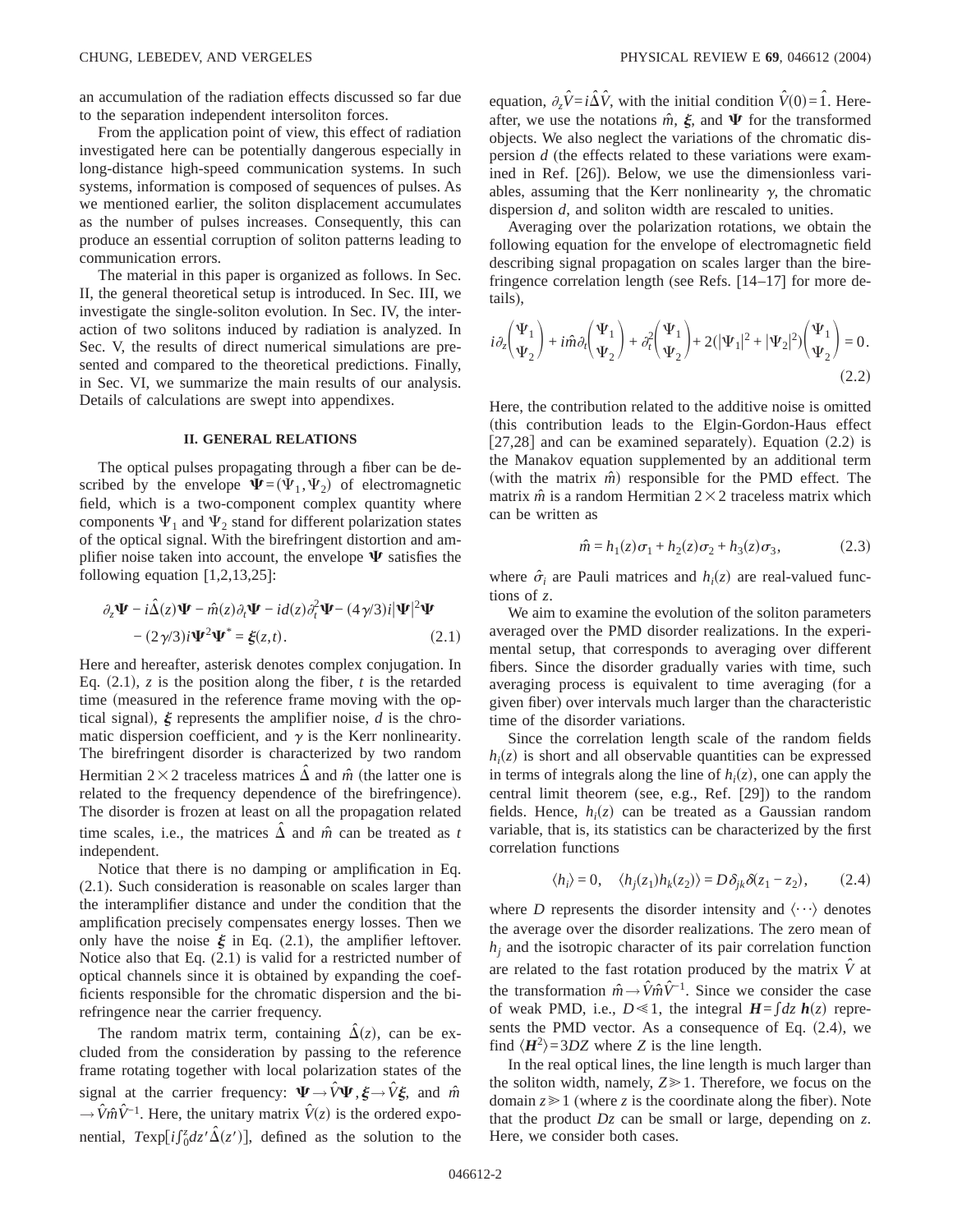The original Manakov equation, i.e., Eq.  $(2.2)$  with  $\hat{m}=0$ , is integrable and has exact solutions corresponding to *N*-soliton profiles for  $\Psi$  [18]. The PMD effect, however, disturbs the exact solutions. Nevertheless, if the disorder is weak, then the  $\hat{m}$  term in Eq. (2.2) can be treated as a small perturbation. Then there are solutions of this perturbed equation describing a set of localized pulses which we call, as for the "pure" Manakov equation, solitons.

Keeping in mind the nonlinear mode of the information transmission, we consider sequences of well separated single solitons, i.e., separations between the solitons are assumed to be essentially larger than their widths. Then the envelope  $\Psi$ can be written as

$$
\Psi = \sum_{n} \Psi_{n} + \Psi_{con}, \qquad (2.5)
$$

where the terms  $\Psi_n$  describe the localized pulses (solitons) and the contribution  $\Psi_{con}$  represents the delocalized part of the optical signal (radiation).

We assume that at the input of the optical line (positioned at  $z=0$ ), the signals are generated by the ideal solitons with the unitary widths (solutions of the pure Manakov equation). Then at  $z=0$ , we have

$$
\Psi_n = \cosh^{-1}(t - y_n)\mathbf{e}_n, \tag{2.6}
$$

and  $\Psi_{con}=0$ . Here,  $y_n$  are the "positions" (in time) of the solitons, and  $e_n$  are the polarizations of the solitons satisfying the condition  $e_n^*e_n = 1$ . Say, for the linear polarization we have  $e=(e^{i\alpha},0)$ , where  $\alpha$  is the phase of the soliton and the first axis of the reference system is directed along the polarization vector. The expression  $(2.6)$  serves as the initial condition to Eq.  $(2.2)$ .

Propagating along the line, the solitons evolve and radiation is emitted due to the PMD disorder. Because of the disorder weakness, the soliton evolution is slow, and hence, its shape adjusts adiabatically to an ideal profile. Therefore, the soliton evolution can be described in terms of the soliton parameters (amplitude, position, phase, phase velocity, and polarization) gradually varying along the line. On the contrary, the radiation evolves fast. Fortunately, due to the disorder weakness, the radiation can be examined in the framework of the perturbation theory.

We neglect the direct interaction between the solitons (since it is exponentially small if the solitons are well separated) whereas the interaction mediated by the radiation can be relevant. Hereafter, this nondirect interaction is the principal subject of our analysis.

#### **III. SINGLE SOLITON**

Since the solitons are assumed to be well separated, it is worth starting from the consideration of single soliton and radiation in its vicinity. For convenience, we redefine the phase and the polarization of radiation in accordance with the expression (2.5):

$$
\begin{pmatrix} \Psi_1 \\ \Psi_2 \end{pmatrix} = \exp \left[ i\alpha + i \int_0^z dz' \eta^2(z') + i\beta(t - y) \right]
$$
  
 
$$
\times \exp(-iv_0 \hat{\sigma}_2 + iv_2 \hat{\sigma}_1) \left[ \left( \frac{1}{0} \right) \frac{\eta}{\cosh[\eta(t - y)]} + \left( \frac{v_1}{v_2} \right) \right].
$$
 (3.1)

The two-component field  $\mathbf{v}=(v_1, v_2)$  in Eq. (3.1) describes the radiation emitted by the soliton due to the disorder. The quantities  $\eta$ ,  $\alpha$ ,  $\beta$ ,  $\gamma$  represent the amplitude, phase, phase velocity, and position of the soliton, respectively, and  $v_{0,2}$ describe the soliton polarizations.

In the absence of the disorder,  $\eta$ ,  $\alpha$ ,  $\beta$ , and  $\nu_{0,2}$  are *z* independent and *y* is a linear function of *z*:  $y=y_0+2\beta z$ (where  $y_0$  is the initial soliton position). Initially,  $\eta=1$ ,  $\beta$  $=v_{0,2}=0$ , in accordance with Eq. (2.6). The disorder causes variations of the soliton parameters along the line. Our aim is to find the equations governing this evolution.

#### **A. Linear approximation**

The radiation field  $v$  has small amplitude because of the disorder weakness. Therefore, one can use the perturbation expansion over the disorder  $h_i$  and over the radiation field  $v$ . This procedure can be constructed in spirit of the Kaup perturbation technique [30].

In this section, we examine the linear approximation. This implies that we consider the equations in the first order over the disorder  $h_i$  and the radiation  $v$ . As we mentioned earlier, the changes of soliton parameters are slow. Hence, the quantities  $η$ −1,  $β$ ,  $ν<sub>0.2</sub>$ , and  $y-y<sub>0</sub>$  which become nonzero due to the disorder should be treated as small parameters in this framework. We assume that the initial soliton polarization is linear and the first axis of the reference system is directed along the polarization vector.

By plugging the expression  $(3.1)$  into Eq.  $(2.2)$  and linearizing the resulting equation near the (unperturbed) localized part of the solution, we obtain the following set of equations for the radiation field *v*:

$$
i\partial_z \begin{pmatrix} v_1 \\ v_1^* \end{pmatrix} + \hat{L}_1 \begin{pmatrix} v_1 \\ v_1^* \end{pmatrix} + \dots = \begin{pmatrix} h_3 \\ h_3 \end{pmatrix} \frac{\tanh x}{\cosh x}, \tag{3.2}
$$

$$
i\partial_z \begin{pmatrix} v_2 \\ v_2 \end{pmatrix} + \hat{L}_2 \begin{pmatrix} v_2 \\ v_2 \end{pmatrix} + \cdots = \begin{pmatrix} H \\ H^* \end{pmatrix} \frac{\tanh x}{\cosh x}, \qquad (3.3)
$$

$$
\hat{L}_1 = (\partial_t^2 - 1)\hat{\sigma}_3 + \frac{2}{\cosh^2 x} (2\hat{\sigma}_3 + i\hat{\sigma}_2),
$$
 (3.4)

$$
\hat{L}_2 = (\partial_t^2 - 1)\hat{\sigma}_3 + \frac{2}{\cosh^2 x} \hat{\sigma}_3,
$$
\n(3.5)

where  $x=t-y$  and the dots designate the terms originated from the derivatives of soliton parameters. Here we introduced a complex field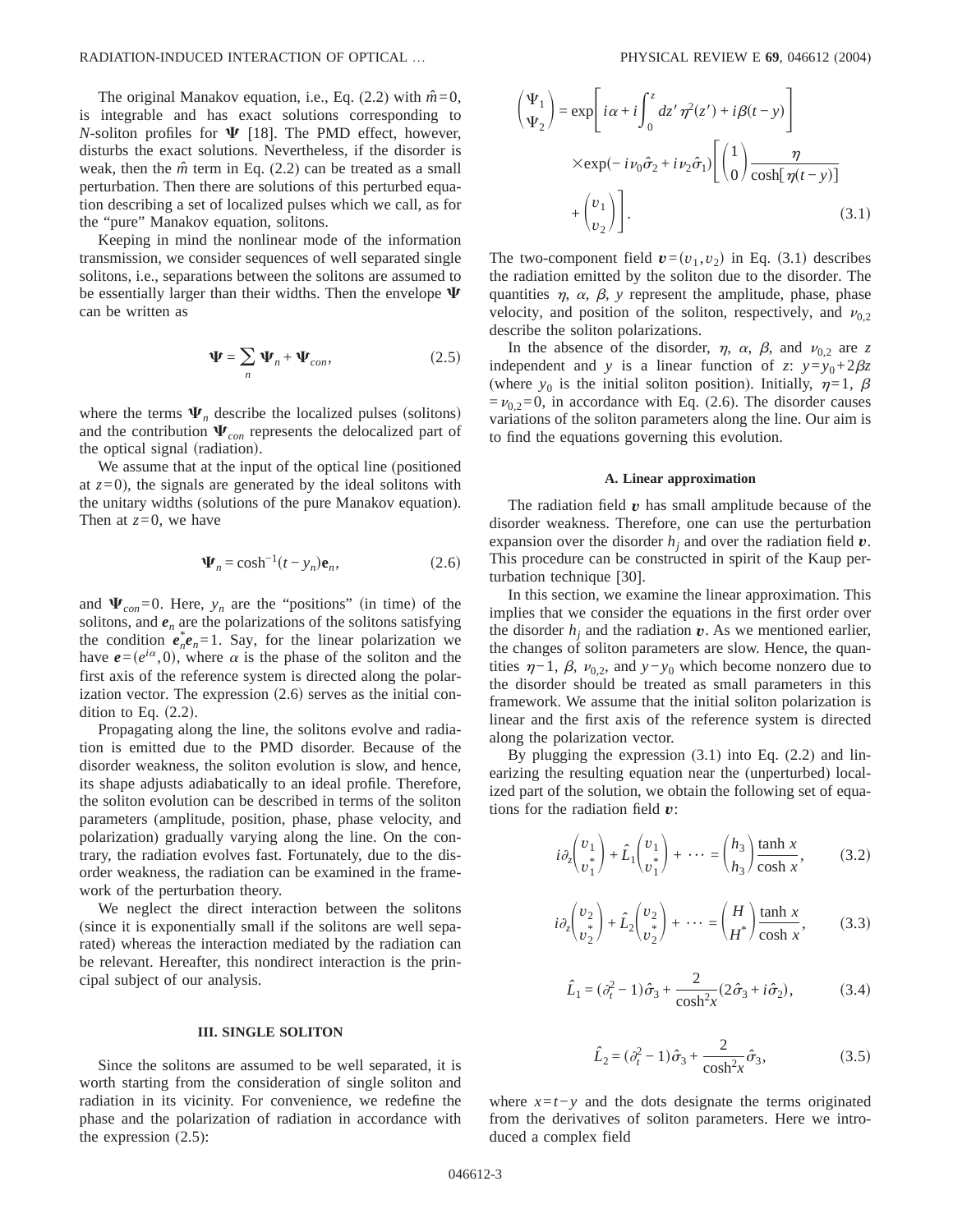$$
H(z) = h_1(z) + ih_2(z),
$$
 (3.6)

which possesses Gaussian statistics characterized by the pair correlation function

$$
\langle H^*(z_1)H(z_2)\rangle = 2D\,\delta(z_1 - z_2). \tag{3.7}
$$

Recall that *D* is the disorder intensity introduced by Eq.  $(2.4).$ 

In order to solve Eqs. (3.2) and (3.3), it is convenient to expand the radiation field  $v$  over the eigenfunctions of the operators  $\hat{L}_1$  and  $\hat{L}_2$  [Eqs. (3.4) and (3.5)] which are presented in Appendix A. The eigenfunctions are separated into localized modes (corresponding to variations of the soliton parameters) and delocalized ones (corresponding to the radiation). The operator  $\hat{L}_1$  has four localized modes, corresponding to the parameters *y*,  $\beta$ ,  $\alpha$ ,  $\eta$ , and the operator  $\hat{L}_2$ has two ones, corresponding to the polarization parameters  $\nu_0$ ,  $\nu_2$ . Projecting Eqs. (3.2) and (3.3) onto the delocalized eigenfunctions in accordance with the relations (A10) and (A17), one obtains the explicit equations for the expansion coefficients of the radiation field:

$$
\frac{dy}{dz} - 2\beta = h_3, \quad \frac{d\beta}{dz} = 0,
$$

$$
\frac{d\alpha}{dz} = 0, \quad \frac{d\eta}{dz} = 0,
$$

$$
\frac{d\nu_0}{dz} = \frac{d\nu_2}{dz} = 0.
$$
(3.8)

This is the system of equations valid in the linear approximation.

The solutions to Eqs.  $(3.8)$  with the initial condition  $(2.6)$ are  $\alpha$ =const,,  $\beta$ =0,  $\eta$ =1,  $\nu_0$ <sub>2</sub>=0, and  $y = \int dz h_3$ . Therefore, we obtain the average over the disorder realizations

$$
\langle y^2 \rangle = Dz,\tag{3.9}
$$

reproducing the soliton jitter reported in Ref.  $[23]$ . This effect can be called "direct jitter" since it is related to the direct influence of the disorder on the solitons.

#### **B. Radiation**

In this section, we investigate the profile of radiation shed by single soliton propagating along the line. In this case, the source of radiation is localized at the soliton and the radiation spreads in both directions from the soliton. We neglect the secondary source connected with the radiation itself, which is justified by the weakness of the disorder leading to small amplitude of the radiation. Thus, in the main approximation, the radiation can be examined in the first order over the disorder.

Here, we consider the regime where the soliton amplitude  $\eta$  can vary essentially during its propagation along the fiber. Then one needs to solve Eq. (2.2) linearized near the soliton with an arbitrary amplitude  $\eta$ . The eigenfunctions of the corresponding linear operators can be obtained by rescaling the eigenfunctions of the operators (3.4) and (3.5) presented in Appendix A. Below we assume that  $y=0$ , i.e., placing the soliton position at the origin. The position fluctuations described by Eq. (3.9) are irrelevant for the problem. The reason is that in the linear approximation the position fluctuations are decoupled from the radiation, and, consequently, they influence the radiation in the second order over the disorder, which is outside our approximation.

We find that the modes corresponding to  $v_1$  are not excited in the first order of  $h_i$ . Thus, in this approximation we only need to consider the field  $v_2$ . This component of radiation field,  $v_2$ , has the following expansion:

$$
\begin{pmatrix} v_2 \\ v_2 \end{pmatrix} = \int_{-\infty}^{+\infty} \frac{dk}{2\pi} \big[ a_k \varphi_{k/\eta}(\eta t) + a_k^* \overline{\varphi}_{k/\eta}(\eta t) \big], \qquad (3.10)
$$

where  $\varphi_k$ ,  $\overline{\varphi}_k$  are the eigenfunctions defined by Eqs. (A15) and (A16) and  $a_k$  are complex-valued functions of *z*. Projecting the generalization of Eq. (3.3) onto the functions  $\varphi_{k/m}$ ,  $\overline{\varphi}_{k/n}$ , one finds

$$
\frac{da_k}{dz} - i(k^2 + \eta^2)a_k = \eta b_{k/\eta}H^*,\tag{3.11}
$$

$$
b_q = -\frac{\pi i (q+i)}{2 \cosh(\pi q/2)}.
$$
 (3.12)

Solving Eq.  $(3.11)$ , we obtain

$$
a_k(z) = \int_0^z dz' b_{k/\eta(z')} \eta(z') H^*(z') \exp[i k^2 (z - z')+ i \int_{z'}^z dz'' \eta^2(z'')].
$$
 (3.13)

Considering the radiation far away from the soliton, i.e., in the region  $t \ge \eta$ , we find

$$
v_2(z,t) = \frac{1}{4} \int_0^z dz' \ \eta^2(z') \exp[-i \int_{z'}^z dz'' \eta^2(z'')]
$$
  
 
$$
\times \mathcal{J}[\eta(z'); \eta^2(z')(z-z')] H(z'), \qquad (3.14)
$$

where

$$
\mathcal{J}(x,s) = \int_{-\infty}^{+\infty} dq \frac{1 + iq}{\cosh(\pi q/2)} e^{(-iqx - iq^2 s)}.
$$
 (3.15)

A stationary phase calculation of the above integral yields

$$
\mathcal{J}(x,s) \approx \sqrt{\frac{\pi}{is}} \left( 1 - i \frac{x}{2s} \right) \frac{\exp(ix^2/4s)}{\cosh(\pi x/4s)},
$$
(3.16)

which is valid at  $s \ge 1$ .

Equation  $(3.14)$  shows that  $v_2$ , as a linear combination of *H*, possesses Gaussian statistics with zero average. Therefore, the stochastic properties of the radiation field can be characterized by its mean square fluctuations. Multiplying two replicas of Eq. (3.14) and averaging the result over the disorder in accordance with Eqs. (3.6) and (3.7), we find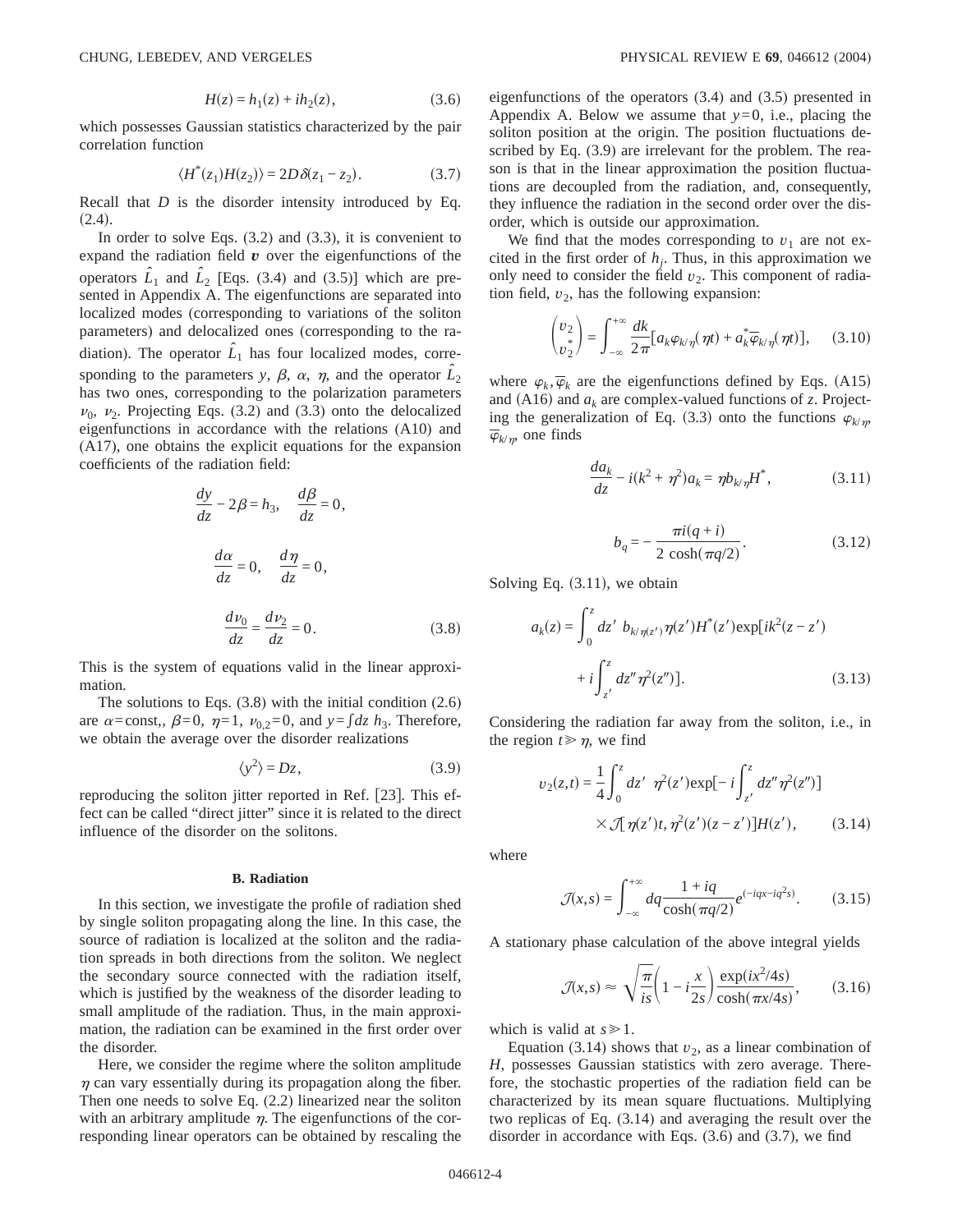RADIATION-INDUCED INTERACTION OF OPTICAL … PHYSICAL REVIEW E **69**, 046612 (2004)

$$
\langle |v_2|^2 \rangle = \frac{D}{8} \int_0^z dz' \, \eta^4(z') |\mathcal{J}[\eta(z')t, \eta^2(z')(z-z')]|^2. \tag{3.17}
$$

To examine the average  $(3.17)$  in more detail, we have to establish a *z* dependence of the soliton amplitude  $\eta$ , which is the subject of the following section.

Note that above we neglected the terms originated from  $\partial_z \eta$ . In other words, we used the adiabatic approximation for the radiation. It is justified by the fact that  $\partial_z \eta$  appears in the second order of the disorder whereas we examine the radiation field in the first order of the disorder.

## **C. Soliton degradation law**

In this section, we derive a degradation law for the singlesoliton propagation. Previously, we found that the amplitude of the soliton remains unchanged in the linear approximation of the disorder. Therefore, to find the law, one has to take into account the second order of the disorder. Since we consider essential variations of the amplitude, we need to use for the radiation the adiabatic approach developed in the preceding section.

To establish the soliton degradation law, it is convenient to start from the conservation law

$$
\partial_z |\Psi|^2 = i \partial_t (\Psi^* \partial_t \Psi - \Psi \partial_t \Psi^*) - \partial_t (\Psi^* \hat{m} \Psi), \quad (3.18)
$$

following from Eq.  $(2.2)$ . Now the localized nature of the soliton can be used. We first integrate both sides of Eq. (3.18) over  $-\tau \le t \le \tau$ , where  $\tau \ge \eta$ . Then one finds that the major contribution to the integral  $\int_{-\tau}^{\tau} dt |\Psi(t)|^2$  comes from the soliton and hence, becomes  $2\eta$ . The integral of the righthand side of Eq.  $(3.18)$  involves the boundary value evaluations. On the boundaries,  $t=-\tau, \tau$ , we can keep only the radiation term in the expression  $(3.1)$ . Then we obtain

$$
\frac{d\eta}{dz} = i(\mathbf{v}^*\partial_t \mathbf{v} - \mathbf{v}\partial_t \mathbf{v}^*)|_{t=\tau}.
$$
\n(3.19)

Here, we omitted the contribution related to the last term in Eq.  $(3.18)$  and the *t* dependence of the factors in Eq.  $(3.1)$ since they are of the third order over the disorder  $h_i$ .

As it follows from Eq. (3.14), the right-hand side of Eq. (3.19) is determined by the integrals of the random disorder  $h_i$  and, consequently, it is a self-averaging quantity. Therefore, in the main approximation, the right-hand side of Eq. (3.19) can be substituted by its average value. Plugging Eq. (3.14) into Eq. (3.19) and averaging over the disorder, we find

$$
\frac{d\eta}{dz} = \frac{Di}{4} \int_0^z dz' \eta^4(z') \mathcal{J}^* \partial_\tau \mathcal{J},
$$

where  $\mathcal{J} = \mathcal{J}[\eta(z')\tau, \eta^2(z')(z-z')]$ . The function  $\mathcal{J}$  can be approximated by its asymptotic value  $(3.16)$ , which yields

$$
\frac{d\eta}{dz} = -\frac{\pi D}{4} \int_0^z dz' \frac{\tau \eta^2(z')}{(z - z')^2} \frac{\zeta^2 + 1}{\cosh^2(\pi \zeta/2)},
$$

where  $\zeta = \tau/[n(z')z-z']$ . Then, calculating the integral over  $[0, z]$  (it can be extended from  $-\infty$  to  $+\infty$  because of the inequality  $\tau \gg \eta$ ) we obtain the equation  $d\eta/dz = -2D\eta^3/3$ leading to the solution

$$
\eta(z) = \left(1 + \frac{4D}{3}z\right)^{-1/2}.\tag{3.20}
$$

Thus, the soliton asymptotically decays as  $\eta \propto z^{-1/2}$  due to the PMD disorder, which is in agreement with Ref. [24]. It is instructive to compare the law  $(3.20)$  with one caused by the chromatic disorder which gives the asymptotic behavior  $\eta$  $~\propto$   $z^{-1/4}$  [26].

Now we return to Eq. (3.17). Using the expression for the soliton amplitude (3.20), we can obtain the space and time dependence of the mean square fluctuation of the radiation. From the formulas (3.15) and (3.16), one finds the following expressions in different spatial-temporal domains

$$
Dz \ll 1, z \gg t \gg 1: \quad \langle |v_2|^2 \rangle = \frac{\pi D}{8} \ln(z/t),
$$
  
\n
$$
Dz \ll 1, t \gg z \gg 1: \quad \langle |v_2|^2 \rangle = \frac{Dt}{16z} \exp\left(-\frac{\pi t}{2z}\right),
$$
  
\n
$$
Dz \gg 1, t^2 \ll z/D: \quad \langle |v_2|^2 \rangle = \frac{3\pi}{64z} \ln \frac{Dz^3}{t^2},
$$
  
\n
$$
Dz \gg 1, z \gg t \gg \sqrt{z/D}: \quad \langle |v_2|^2 \rangle = \frac{3\pi}{16z} \ln(z/t),
$$
  
\n
$$
Dz \gg 1, t \gg z: \quad \langle |v_2|^2 \rangle = \frac{3t}{32z^2} \exp\left(-\frac{\pi t}{2z}\right).
$$

The above expressions show that the mean square fluctuation of the radiation has the logarithmic profile at  $t < z$  and decays exponentially at  $t > z$ .

Let us reproduce here a short qualitative explanation of this behavior given in Ref. [26]. The radiation emitted by the soliton can be represented as a series of Fourier harmonics with the frequencies  $k: \mathbf{v}_k \propto \exp(-i\lambda_k z + ikt)$ . The dispersion law, valid for the propagation of the radiation in the linear regime, is  $\lambda_k = 1 + k^2$ , leading to the group velocity  $dt/dz$  $=2k$ . Since the radiation source localized at the soliton initially has the amplitude 1, Fourier harmonics have approximately equal amplitudes at  $k \leq 1$ , and their amplitudes diminish fast as *k* increases in the domain  $k \ge 1$ . Therefore there is a small number of wave packets running more than  $t \sim z$  (this explains the exponential decay at  $t > z$ ). The logarithmic dependence of the profile in the region  $t < z$  reflects the number of wave packets reaching a given *t* at some *z*.

We obtained the degradation law (3.20) for a singlesoliton propagation. It is clear that the same degradation law can be observed for a multisoliton pattern provided the solitons are well separated. The reason is that the degradation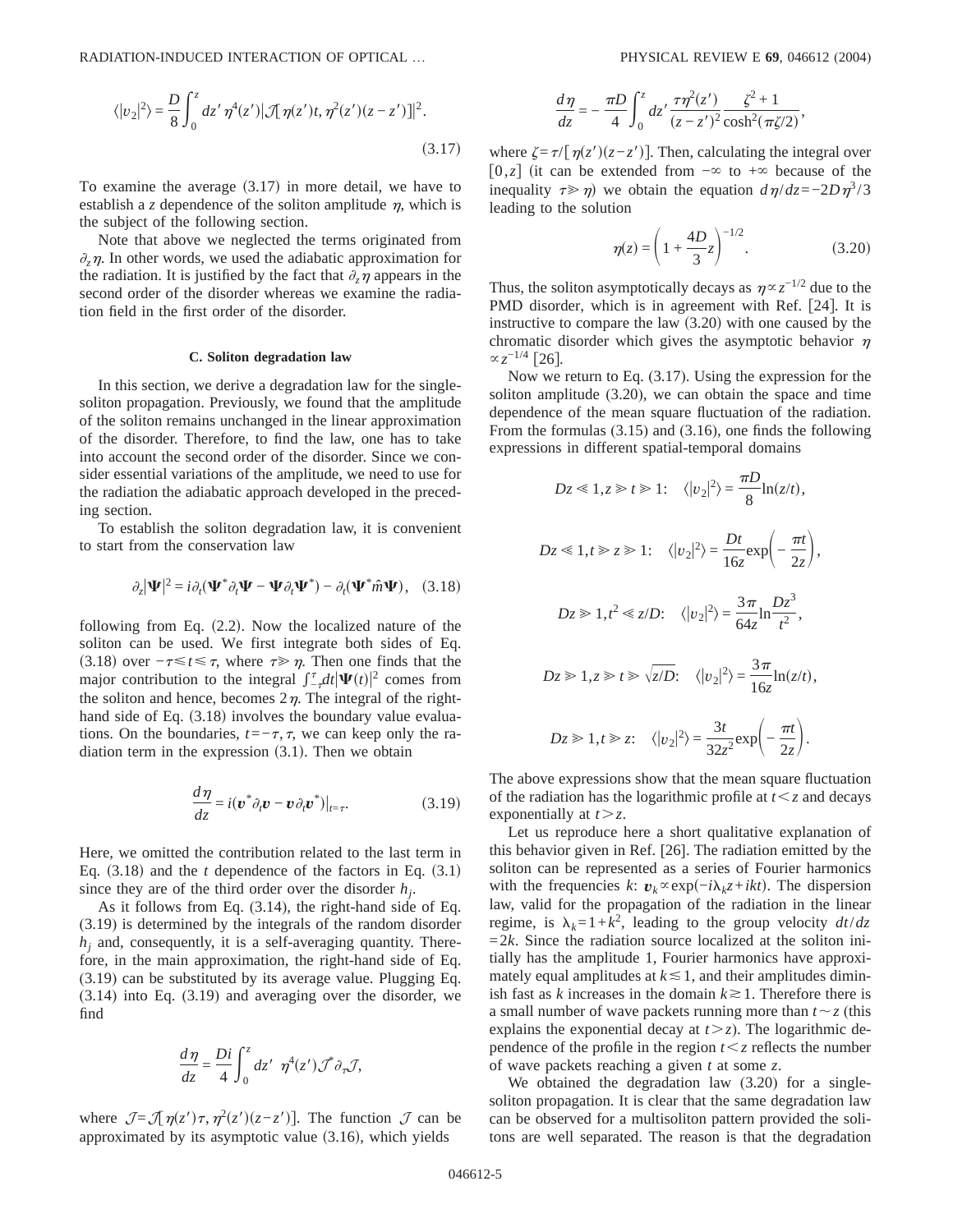law reflects the energy losses of soliton due to the imperfections of the fiber. This is evidently a "single-particle" process. Notice that the soliton amplitude remains practically unchanged in the region  $Dz \ll 1$ . Hereafter, our analysis is focused on this domain, keeping a direct relation to the information transmission in real optical lines.

#### **D. Forces and impulses**

This section is devoted to the role of radiation in soliton propagation. Assuming that  $Dz \ll 1$ , we examine the evolution of soliton parameters under the action of the radiation. For this purpose, we need an accuracy up to  $O(h_j^2)$ . Again, we suppose that initially the soliton has linear polarization and that the first axis of the reference system is directed along the polarization.

Equation (3.8) shows that the equation for the soliton position *y* is coupled to the equation for the phase velocity  $\beta$ already in the first order over  $h_j$ ,  $\boldsymbol{v}$ . Thus, we need to find the second-order corrections over  $h_i$ ,  $\boldsymbol{v}$  to the equations for  $y$  and  $\beta$ . It also follows from Eq. (3.8) that corrections to  $\eta$ ,  $\alpha$ , and  $\nu_{0,2}$  can appear only in the second order over  $h_i$ . Such corrections produce contributions  $O(h_j^3)$  to the equations for *y* and  $\beta$ , which are negligible in our approximation. Therefore, we can ignore these corrections, substituting  $\eta=1$ ,  $\nu_{0,2}=0$ , and letting  $\alpha$  be some constant in the expression (3.1).

Expanding Eq. (2.2) up to the second order over  $h_i$ ,  $\boldsymbol{v}$  and projecting the result onto the corresponding eigenfunctions of the operator (3.4) (see Appendix A), we obtain

$$
\frac{d\beta}{dz} = \mathcal{F} = \Phi_{vv} + \mathcal{F}_{vv} + \mathcal{F}_{vh},\tag{3.21}
$$

$$
\frac{dy}{dz} = h_3 + \mathcal{P}, \quad \mathcal{P} = 2\beta + \mathcal{P}_{vv} + \mathcal{P}_{vh}, \tag{3.22}
$$

where both the first- and the second-order terms are kept. One can say that  $F$  is the force acting on the soliton and that  $h_3 + \mathcal{P}_{vv} + \mathcal{P}_{vh}$  is an extra impulse. The explicit expressions for the contributions to the force and to the impulse are

$$
\mathcal{F}_{vv} = 2 \int dt \frac{\tanh x}{\cosh^2 x} |v_2|^2, \tag{3.23}
$$

$$
\mathcal{F}_{vh} = -\operatorname{Im}\left(H^* \int dt \frac{\tanh x}{\cosh x} \partial_t v_2\right),\tag{3.24}
$$

$$
\Phi_{vv} = \int dt \frac{\tanh x}{\cosh^2 x} [4|v_1|^2 + v_1^2 + (v_1^*)^2],\tag{3.25}
$$

$$
\mathcal{P}_{vv} = i \int dt \frac{x}{\cosh^2 x} [v_1^2 - (v_1^*)^2], \tag{3.26}
$$

$$
\mathcal{P}_{vh} = -\operatorname{Re}\left(H^* \int dt \frac{x}{\cosh x} \partial_t v_2\right),\tag{3.27}
$$

where  $x = t - y$ . Since the integrals are determined by a narrow vicinity of the soliton, the integration over *t* can be extended from  $-\infty$  to  $+\infty$ .

If we substitute the formula (3.14) (with  $\eta=1$ ) into the above expressions, then we obtain zero values of the contributions to the force and impulse (excluding the first-order term  $h_3$ ). This is a manifestation of the absence of the soliton self-action. For a multisoliton pattern, however, the contributions to the force and to the impulse are nonzero, depending on the characteristics of the soliton pattern. Thus, the radiation becomes a mediator of the intersoliton interaction. In the following section, we examine in detail the interaction of solitons and radiation at the onset of two-soliton pattern.

### **IV. TWO SOLITONS**

In this section, we consider two-soliton dynamics. From Eq. (3.20), one finds that solitons start to degrade in the region  $z \sim 1/D$ . Here, we focus on the domain  $z \ll 1/D$ where the degradation effect is negligible and hence, the amplitudes of the solitons can be treated as unchanged. We are mainly interested in the fluctuations of the separation between the solitons which can be a potential source of the information losses.

We consider the solitons 1 and 2 positioned at  $y_1$  and  $y_2$  (*y*<sub>2</sub> > *y*<sub>1</sub>) with the separation *y*=*y*<sub>2</sub>−*y*<sub>1</sub> which is assumed to be much larger than unity. Then, one can neglect the direct interaction between the solitons (which is exponentially small) and take into account only the interaction mediated by the radiation. In the two-soliton dynamics, the contribution  $\Psi_{con}$  in Eq. (2.5), related to the radiation, is a superposition of two terms, corresponding to the radiation emitted by each soliton. In this case the impulses and the forces applied to the solitons are nonzero. Below, we examine the soliton position shifts induced by the radiation and their dependence on the phase mismatch and polarization of the solitons (which are assumed to be linearly polarized). The phase mismatch  $\alpha$  $=\alpha_2-\alpha_1$  (where  $\alpha_1$  and  $\alpha_2$  are phases of the solitons) is arbitrary and we consider two cases: parallel and orthogonal polarizations.

#### **A. Solitons with parallel polarizations**

We first consider the case when both solitons are initially polarized identically. Then, the expression (2.5) can be rewritten as

$$
\begin{pmatrix} \Psi_1 \\ \Psi_2 \end{pmatrix} = \exp(iz + i\alpha_1) \left\{ \left[ \frac{\exp(i\beta_1 x_1)}{\cosh(x_1)} + \frac{\exp(i\beta_2 x_2 + i\alpha)}{\cosh(x_2)} \right] \begin{pmatrix} 1 \\ 0 \end{pmatrix} + \begin{pmatrix} v_1 \\ v_2 \end{pmatrix} \right\},
$$
\n(4.1)

in spirit of Eq. (3.1). Here and hereafter,  $x_1=t-y_1$  and  $x_2$ =*t*−*y*2. In accordance with aforesaid, we set the amplitudes  $\eta_1 = \eta_2 = 1$  and neglected the degrees of freedom responsible for the fluctuations of polarizations. The phase mismatch  $\alpha$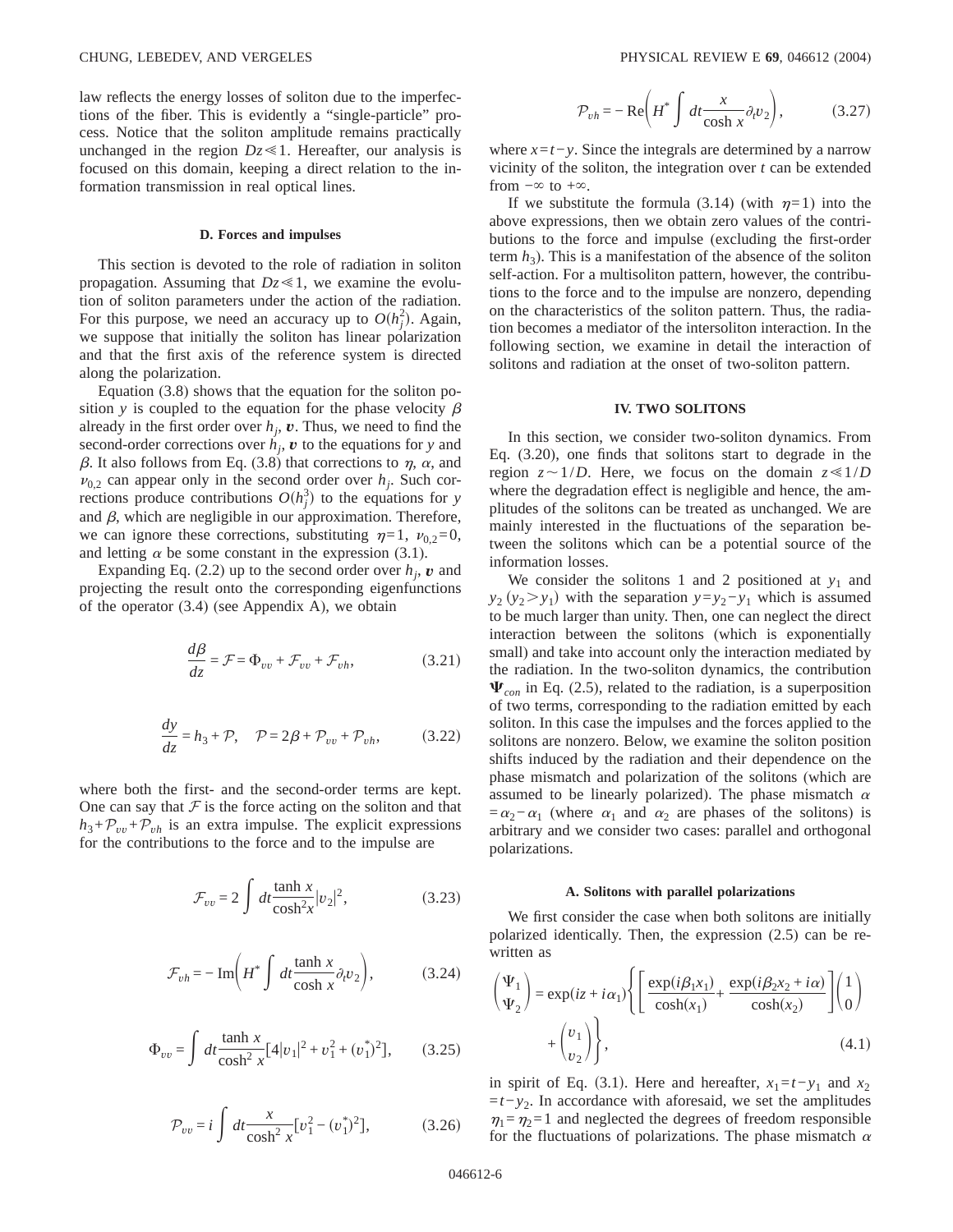can be treated as a parameter which does not undergo changes along the fiber.

In order to obtain the forces and impulses in accordance with Eqs. (3.21)–(3.27), one needs to find the radiation field *v*, which can be examined in the linear approximation. Substituting the expression (4.1) into Eq. (2.2) and linearizing the equation in *v* and  $h_i$  (and neglecting  $\beta_1$ ,  $\beta_2$ ), we find

$$
\partial_z \begin{pmatrix} v_2 \\ v_2^* \end{pmatrix} - i \hat{\mathcal{L}}_2 \begin{pmatrix} v_2 \\ v_2^* \end{pmatrix} = \begin{pmatrix} H \\ H^* \end{pmatrix} \frac{\tanh(x_1)}{\cosh(x_1)} + \begin{pmatrix} He^{i\alpha} \\ H^* e^{-i\alpha} \end{pmatrix} \frac{\tanh(x_2)}{\cosh(x_2)},
$$
\n(4.2)

where the operator  $\hat{\mathcal{L}}_2$  is a generalization of the operator  $\hat{\mathcal{L}}_2$ , defined by Eq. (3.5). Near the first soliton,  $\hat{\mathcal{L}}_2$  coincides with  $\hat{L}_2$ , and near the second soliton,  $\hat{\mathcal{L}}_2$  differs from  $\hat{L}_2$  by some phase factors. Similar to the single-soliton case, the component  $v_1$  is not excited in this approximation and hence, we can neglect this component of the radiation field.

Again, we solve Eq.  $(4.2)$  by expanding the field  $v_2$  over the eigenfunctions of the operator  $\hat{\mathcal{L}}_2$ , corresponding to the delocalized solutions. The eigenfunctions  $\varphi_{\parallel}$  of  $\mathcal{L}_2$  can be written as

$$
t < (y_1 + y_2)/2, \quad \varphi_{k\parallel} = \varphi_k(x_1), \quad \overline{\varphi}_{k\parallel} = \overline{\varphi}_k(x_1),
$$

$$
t > (y_1 + y_2)/2, \quad \varphi_{k\parallel} = \frac{k + i}{k - i} e^{iky} \varphi_k(x_2),
$$

$$
\overline{\varphi}_{k\parallel} = \frac{k - i}{k + i} e^{-iky} \overline{\varphi}_k(x_2), \tag{4.3}
$$

where the functions  $\varphi_k$  and  $\overline{\varphi}_k$  are introduced in Sec. II of Appendix A. In the region between the solitons, the expressions (4.3) match well. Expanding  $v_2$  by the continuous spectrum only, we find

$$
\begin{pmatrix} v_2 \\ v_2 \end{pmatrix} = \int_{-\infty}^{+\infty} \frac{dk}{2\pi} (a_{k\parallel} \varphi_{k\parallel} + a_{k\parallel}^* \overline{\varphi}_{k\parallel}), \qquad (4.4)
$$

where  $a_{k\parallel}$  are complex-valued functions of *z*.

Then, projecting Eq. (4.2) to the eigenfunctions (4.3), we obtain

$$
\frac{d}{dz}a_{k\parallel} - i(k^2 + 1)a_{k\parallel} = b_k H^*(z) \left[ 1 + \frac{k - i}{k + i} e^{-iky - i\alpha} \right],
$$

where  $b_k$  are defined in Eq. (3.12). The solution of the above equation is

$$
a_{k\parallel}(z) = b_k \int_0^z dz' \, \exp[i(k^2 + 1)(z - z')]
$$

$$
\times \left[ 1 + \frac{k - i}{k + i} e^{-iky - i\alpha} \right] H^*(z'), \tag{4.5}
$$

similar to Eq.  $(3.13)$ .

Substituting the formulas  $(4.3)$ – $(4.5)$  into Eqs. (3.23)–(3.27), we obtain explicit expressions for the forces and impulses in terms of  $h_j$ . Then we can analyze statistical

properties of the forces and impulses starting from Eq. (2.4) (the details of the analysis are presented in Appendix B). The average value of  $F$  is exponentially small (proportional to the factor *e*−*<sup>y</sup>* , where *y* is the intersoliton separation) and can be neglected. The average value of  $P$  is  $D/4$  [see Eq. (B11)] which gives a systematic drift  $\Delta y_{1,2} = (D/4)z$  of the soliton positions. As we will show below, it is a subleading contribution to the variation of the separation,  $\delta y$ . Thus, we focus on the pair correlation functions of the quantities.

For the impulse of the first soliton, we find

$$
\langle \mathcal{P}_1(z_1)\mathcal{P}_1(z_2)\rangle = 4G_{\parallel}D^2 \min(z_1, z_2),\tag{4.6}
$$

where the average value of  $P_1$  is neglected.  $G_{\parallel}$  in Eq. (4.6) is a numerical constant:  $G_{\parallel} \approx 0.204$ . Now let us turn to the fluctuation of the impulse differences between the solitons. We find [see Eq.  $(B15)$ ]

$$
\langle [\mathcal{P}_2(z_1) - \mathcal{P}_1(z_1)] [\mathcal{P}_2(z_2) - \mathcal{P}_1(z_2)] \rangle
$$
  
= 8[1 + cos(2\alpha)]G<sub>1</sub>D<sup>2</sup> min(z<sub>1</sub>, z<sub>2</sub>), (4.7)

where the subscripts 1 and 2 correspond to the first and the second solitons.

Now we establish the statistics of the fluctuations  $\delta y_1$ ,  $\delta y_2$ , and  $\delta y$  of the soliton positions  $y_1, y_2$  and the separation *y*=*y*<sub>2</sub>−*y*<sub>1</sub>, respectively. As it follows from Eq. (4.7), the second-order moments are

$$
\langle (\delta y_{1,2})^2 \rangle = \frac{4}{3} G_{\parallel} D^2 z^3 + D z, \qquad (4.8)
$$

$$
\langle (\delta y)^2 \rangle = \frac{8}{3} [1 + \cos(2\alpha)] G_{\parallel} D^2 z^3. \tag{4.9}
$$

Note that the term  $Dz$  in  $\langle (\delta y_{1,2})^2 \rangle$  is induced by the firstorder contribution to the impulse,  $h_3$ , in the right-hand side of Eq.  $(3.22)$ . This term corresponds to the expression  $(3.9)$ . Equations  $(4.8)$  and  $(4.9)$  show that the relative position shift is sensitive to the phase mismatch  $\alpha$ . The systematic drift  $\Delta y_{1,2}$ = $(D/4)z$  of the soliton positions is negligible in comparison to the typical fluctuation of the separation  $\delta y$  $\sim Dz^{3/2}$  at  $z \ge 1$ , which justifies neglecting the drift. Hence, the typical displacement caused by the pair soliton interaction is proportional to  $z^{3/2}$  which is similar to the Elgin-Gordon-Haus jitter  $[27,28]$ .

We remark that the high-order irreducible correlation functions of the force  $\mathcal F$  and the impulse  $\mathcal P$  only produce small corrections to the moments of  $\delta y_{1,2}$  and  $\delta y$  provided  $z \geq 1$ , *Dz* < 1. Therefore, the fluctuations of soliton positions possess Gaussian statistics, which can be completely characterized by Eqs.  $(4.8)$  and  $(4.9)$ .

#### **B. Solitons with orthogonal polarizations**

We now turn to the case when solitons have orthogonal polarizations. In this case, the expression (4.1) has to be replaced by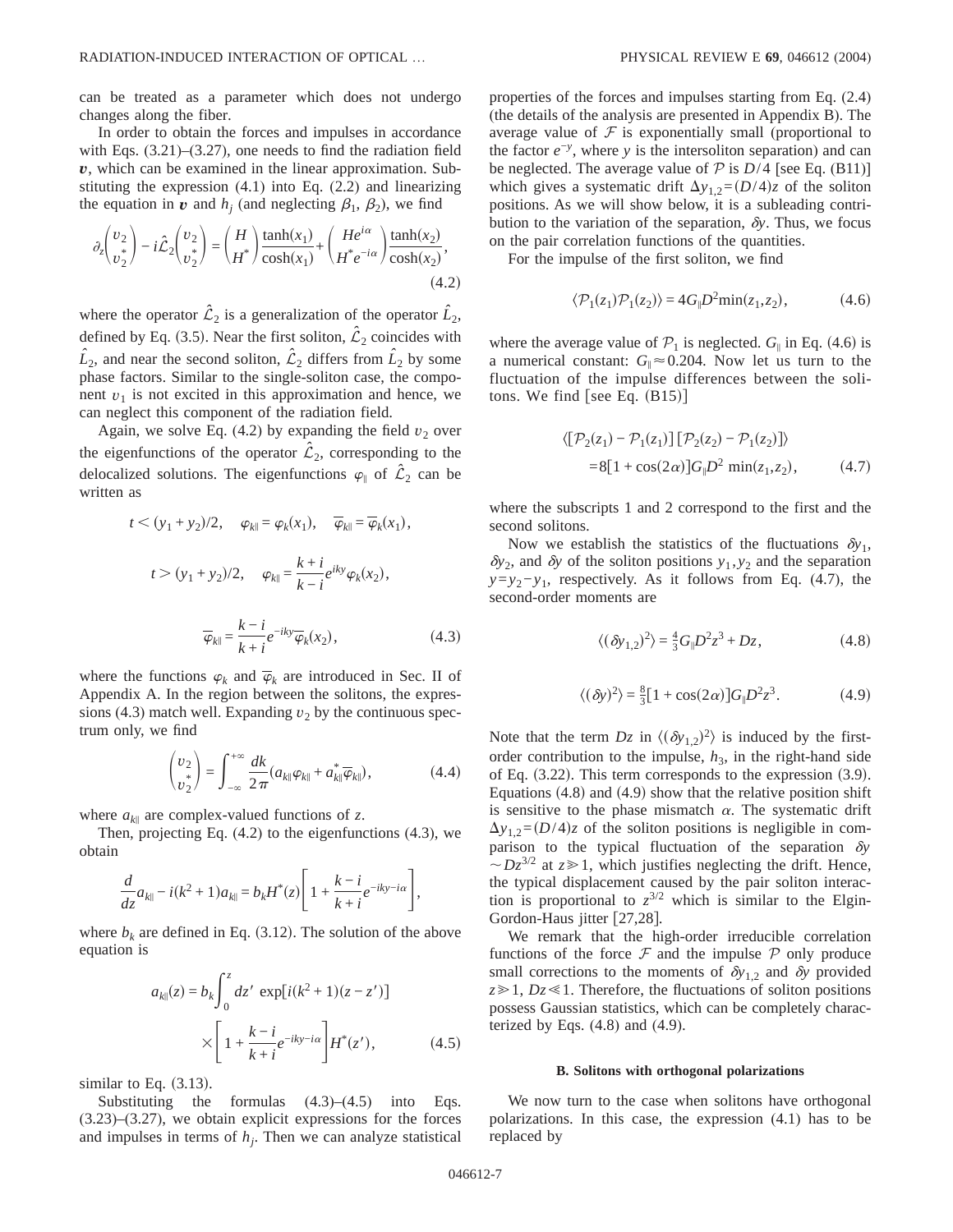$$
\begin{pmatrix} \Psi_1 \\ \Psi_2 \end{pmatrix} = \exp(iz + i\alpha_1) \begin{cases} \exp(i\beta_1 x_1) \\ \cosh(x_1) \\ 0 \end{cases} + \frac{\exp(i\beta_2 x_2 + i\alpha)}{\cosh(x_2)} \begin{pmatrix} 0 \\ 1 \end{pmatrix} + \begin{pmatrix} v_1 \\ v_2 \end{pmatrix} \end{pmatrix}, \quad (4.10)
$$

again in spirit of Eq.  $(3.1)$ . Following a procedure similar to one developed in the preceding section, we find

$$
i\partial_z \begin{pmatrix} v_1 \\ v_1^* \end{pmatrix} + \hat{\mathcal{L}}_1 \begin{pmatrix} v_1 \\ v_1^* \end{pmatrix} = i h_3 f_1(x_1) + i \hat{H}^* \hat{\Theta}^{-1} f_1(x_2),
$$
\n(4.11)

$$
i\partial_z \begin{pmatrix} v_2 \\ v_2 \end{pmatrix} + \hat{\mathcal{L}}_{II} \begin{pmatrix} v_2 \\ v_2 \end{pmatrix} = i\hat{H}f_1(x_1) - ih_3 \hat{\Theta}^{-1}f_1(x_2),
$$
\n(4.12)

where

$$
\hat{H} = \begin{pmatrix} H & 0 \\ 0 & H^* \end{pmatrix}, \quad \hat{\Theta} = \begin{pmatrix} e^{i\alpha} & 0 \\ 0 & e^{-i\alpha} \end{pmatrix}.
$$

Here,  $f_1$  is defined in Appendix A and the operators  $\mathcal{L}_I$  and  $\mathcal{L}_{II}$  are linearized parts of Eqs. (2.2), analogous to the operators  $\hat{L}_{1,2}$  [Eqs. (3.4) and (3.5)]. Note that in the case of orthogonal polarization, both components of the radiation field,  $v_1$  and  $v_2$ , are relevant.

Equations (4.11) and (4.12) can be solved after expanding the fields  $v_1$  and  $v_2$  over the eigenfunctions of the operators  $\hat{\mathcal{L}}_{\text{I}}$  and  $\hat{\mathcal{L}}_{\text{II}}$ , respectively:

$$
\begin{pmatrix} v_1 \\ v_1^* \end{pmatrix} = \int_{-\infty}^{+\infty} \frac{dk}{2\pi} (a_{k\perp} f_{k\perp} + a_{k\perp}^* \overline{f}_{k\perp}), \tag{4.13}
$$

$$
\begin{pmatrix} v_2 \\ v_2^* \end{pmatrix} = \int_{-\infty}^{+\infty} \frac{dk}{2\pi} (c_{k\perp} \varphi_{k\perp} + c_{k\perp}^* \overline{\varphi}_{k\perp}), \tag{4.14}
$$

where  $a_{k\perp}, c_{k\perp}$  are complex-valued functions of *z*. Here, the eigenfunctions are

$$
t < (y_1 + y_2)/2, \quad f_{k\perp} = f_k(x_1), \quad \bar{f}_{k\perp} = \bar{f}_k(x_1),
$$

$$
t > (y_1 + y_2)/2, \quad f_{k\perp} = \frac{k + i}{k - i} e^{iky} \varphi_k(x_2), \quad (4.15)
$$

$$
\overline{f}_{k\perp} = \frac{k - i}{k + i} e^{-iky} \overline{\varphi}_k(x_2),
$$
\n
$$
t < (y_1 + y_2)/2, \quad \varphi_{k\perp} = \varphi_k(x_1), \quad \overline{\varphi}_{k\perp} = \overline{\varphi}_k(x_1),
$$
\n
$$
t > (y_1 + y_2)/2, \quad \varphi_{k\perp} = \frac{(k + i)^2}{(k - i)^2} e^{iky + i\alpha} \hat{\Theta} f_k(x_2),
$$

$$
\overline{\varphi}_{k\perp} = \frac{(k-i)^2}{(k+i)^2} e^{-iky-i\alpha} \widehat{\Theta} \overline{f}_k(x_2),
$$
\n(4.16)

where  $f_k$ ,  $\varphi_k$ ,  $f_k$ ,  $\overline{\varphi}_k$  are defined in Appendix A. Again, the expressions smoothly match in the region between the solitons. Using the expressions (4.13) and (4.14), we find

$$
\frac{d}{dz}a_{k\perp} - i(k^2 + 1)a_{k\perp} = b_k H(z) \frac{k - i}{k + i} e^{-iky - i\alpha},
$$

$$
\frac{d}{dz}c_{k\perp} - i(k^2 + 1)c_{k\perp} = b_k H^*(z), \qquad (4.17)
$$

and  $b_k$  is defined in Eq. (3.12). The solutions of Eqs. (4.17) are

$$
a_{k\perp} = b_k \int_0^z dz' H(z') \frac{k - i}{k + i} e^{-iky - i\alpha} e^{i(k^2 + 1)(z - z')}, \quad (4.18)
$$

$$
c_{k\perp} = b_k \int_0^z dz' H^*(z') e^{i(k^2+1)(z-z')}.
$$
 (4.19)

In the case of orthogonal polarizations, some terms in Eqs. (3.21) and (3.22) are found to be zero, see Appendix C. An analysis made in this appendix shows that the main effect related to the second-order terms is produced by the average  $\langle P_1 \rangle \sim D$ , leading to the systematic drift  $\Delta y_{1,2} \approx 0.6Dz$ . This drift is negligible compared to the fluctuations of the positions. Therefore the term with  $\beta_1$  can be neglected in Eq. (3.22) for  $y_1$ . The term  $\mathcal{P}_{vv}$  can be also neglected in comparison with  $h_3$  (see Appendix C). As a result, we return to the first-order equation  $\partial_z y_1 = h_3$ , and similarly,  $\partial_z y_2 = -h_3$ . Hence, we obtain

$$
\langle (\delta y_{1,2})^2 \rangle = Dz,\tag{4.20}
$$

$$
\langle (\delta y)^2 \rangle = 4Dz. \tag{4.21}
$$

Notice that the result  $(4.20)$  coincides with Eq.  $(3.9)$ . In contrast to the parallel polarization case, there is no  $\alpha$  dependence in the second-order moments. We also note that the terms proportional to  $z<sup>3</sup>$  are absent. For more details of the calculation concerning the forces and impulses, we refer the reader to Appendix C.

Again, one can check that the high-order irreducible correlation functions of the impulse  $P$  [see Eq. (C12)] produce small corrections to the moments of  $\delta y_{1,2}$  and  $\delta y$  provided  $z \geq 1$ ,  $Dz \leq 1$ . Thus, the fluctuations of soliton positions possess Gaussian statistics and can be completely characterized by Eqs. (4.20) and (4.21).

#### **C. Arbitrary polarizations**

The forces and impulses in Eqs. (3.21) and (3.22) consist of the first-order (only  $h_3$  term) and the second-order terms of the disorder  $h_i$ . The first-order term leads to the "direct" jitter" [23] of the solitons, determined by Eq. (3.9). This "direct jitter" is a single-soliton effect and is insensitive to the soliton pattern. On the contrary, the second-order contribution is responsible for the intersoliton interaction mediated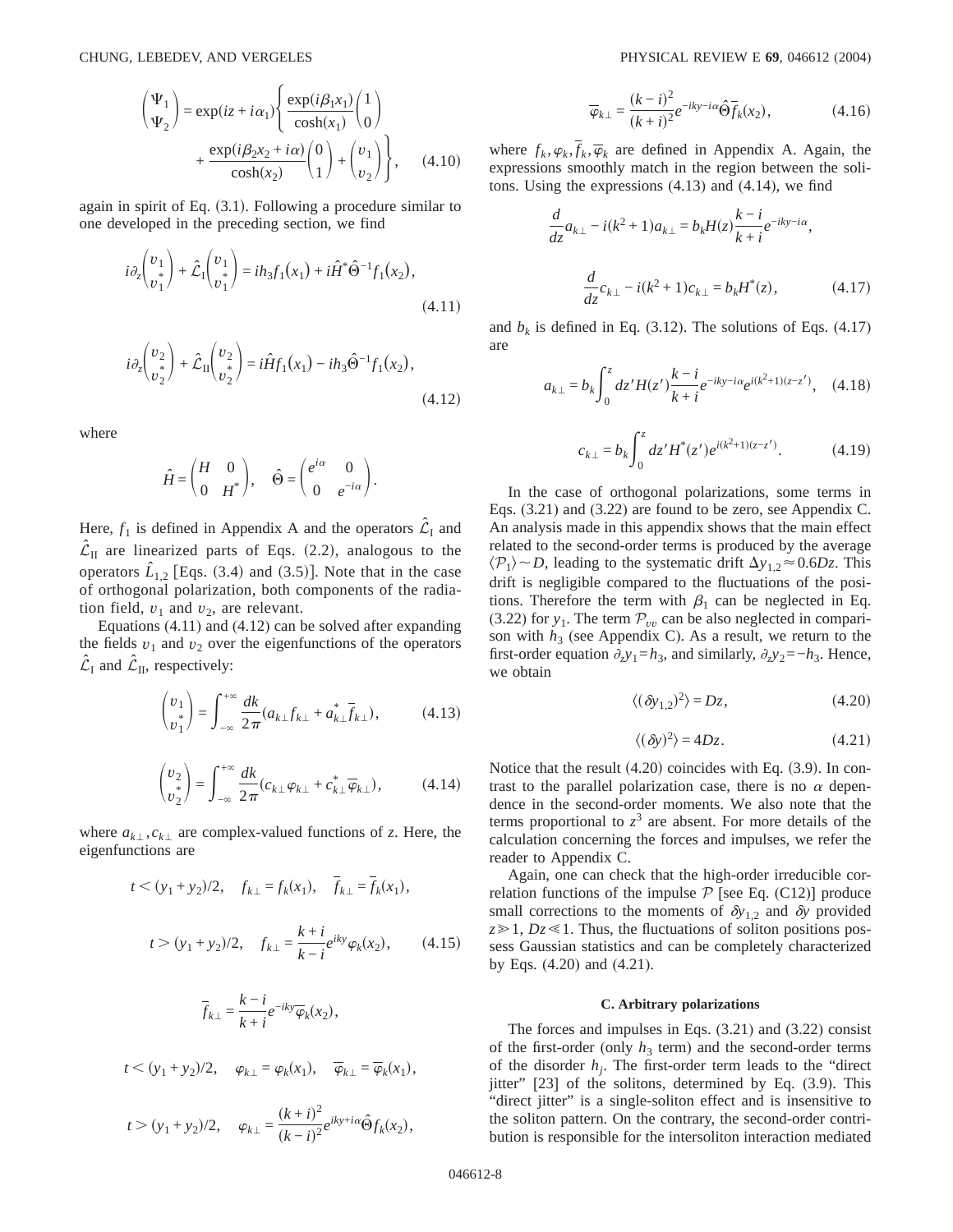by the radiation, and it is sensitive to the soliton pattern.

So far, we have considered two special polarizations in the two-soliton evolution: parallel and orthogonal polarizations. In both cases, the jitter of the intersoliton separation occurs, and the fluctuation  $\delta y$  possesses Gaussian statistics. However, the mean square  $\langle (\delta y)^2 \rangle$  has, in accordance with Eqs. (4.9) and (4.21), essentially different *z* dependence. For the parallel polarizations  $\delta y \sim Dz^{3/2}$ , whereas for the orthogonal polarization,  $\delta y \sim (Dz)^{1/2}$ . An explanation is that the direct jitter is canceled in the parallel polarizations whereas the intersoliton interaction is negligible in comparison with the direct jitter in the orthogonal polarization.

In the general case, when the angle between the soliton polarizations does not coincide with 0 or  $\pi/2$ , or when elliptic polarizations are considered, <sup>d</sup>*y* still possesses Gaussian statistics (at large *z*). However, both the first- and the second-order terms appear in the forces and impulses. As a result, there are two different contributions,  $\sim Dz$  and  $\sim D^2z^3$ , to  $\langle (\delta y)^2 \rangle$ , related to the direct jitter and to the soliton interaction, respectively. Therefore, a new scale  $D^{-1/2}$  has to be introduced. If  $z \lesssim D^{-1/2}$  then the first-order term (direct jitter) becomes dominant and  $\delta y \sim (Dz)^{1/2}$ . If  $z \gtrsim D^{-1/2}$  then the second-order terms (interaction) prevail and  $\delta y \sim Dz^{3/2}$ . Unfortunately, it is a difficult task to find coefficients in the general case. Nevertheless, the estimates fix the *z* dependence of the typical fluctuation of the intersoliton separation and determine its value for arbitrary polarizations.

#### **V. NUMERICAL SIMULATIONS**

In this section, we discuss the results of the direct numerical simulations based on Eq. (2.2) which have been performed for the one- and two-soliton patterns. The initial conditions are the perfect solitons determined by Eq. (2.6) (with the linear polarization), and the statistics of the disorder is determined by Eqs. (2.3) and (2.4). Recall that Eqs. (2.2) and (2.6) are written in terms of the dimensionless units when the Kerr nonlinearity, chromatic dispersion, and soliton width are rescaled to unities.

Since we aim to observe the soliton behavior in the long haul transmission, the major obstacles in the computation result from the long time integration. As we have observed, the perturbed solitons shed radiation and the radiation moves away from the solitons. In the computational domain, which is finite, the radiation interacts eventually with the artificial boundaries (experiencing a reflection), and this causes spurious numerical results. In order to overcome these undesirable numerical artifacts we implement the so-called transparent boundary conditions. We refer the reader to Ref. [26] for more details about these boundary conditions.

Utilizing the Runge-Kutta method supplemented by the transparent boundary conditions, we first investigate the single-soliton case and then the interaction of two solitons in two different polarization cases. Specifically, we examine the degradation law in the single-soliton case and the statistics of the intersoliton interaction. The results are presented in Figs. 1–3. Figure 1 is for the single-soliton case, and Figs. 2 and 3 correspond to the two-soliton case.



FIG. 1. Soliton amplitude as a function of the position along the fiber. The solid curve gives the numerical result for a realization of the disorder. The dashed curve represents the theoretical prediction.

Figure 1 shows a dependence of the soliton amplitude on the propagation length *z* for a realization of the disorder  $h_i$ , generated in accordance with Eqs. (2.3) and (2.4) where *D*  $=0.0225$  was chosen. This choice is made to have a possibility to compare the numerical results with the theoretical predictions in a wide range of the soliton amplitude. The solid and dashed curves represent the computational result for a representative realization of the disorder and the analytical prediction from Eq. (3.20), respectively.

Now we turn to the two-soliton case. In Fig. 2, we plot the mean square soliton separation fluctuation  $\langle (\delta y)^2 \rangle$  as a function of the propagation length  $z$  in the case of the parallel polarization. Here, we take the noise intensity  $D=0.0125^2$ 



FIG. 2. Parallel polarization case: mean square of the intersoliton separation  $\langle (\delta y)^2 \rangle$  as a function of the position along the fiber. The phase mismatches are  $\alpha=0$ ,  $\pi/4$ , and  $\pi/2$ . The dashed curves correspond to the theoretical prediction (4.9) and the solid ones are obtained as a result of averaging over 40 realizations of the disorder.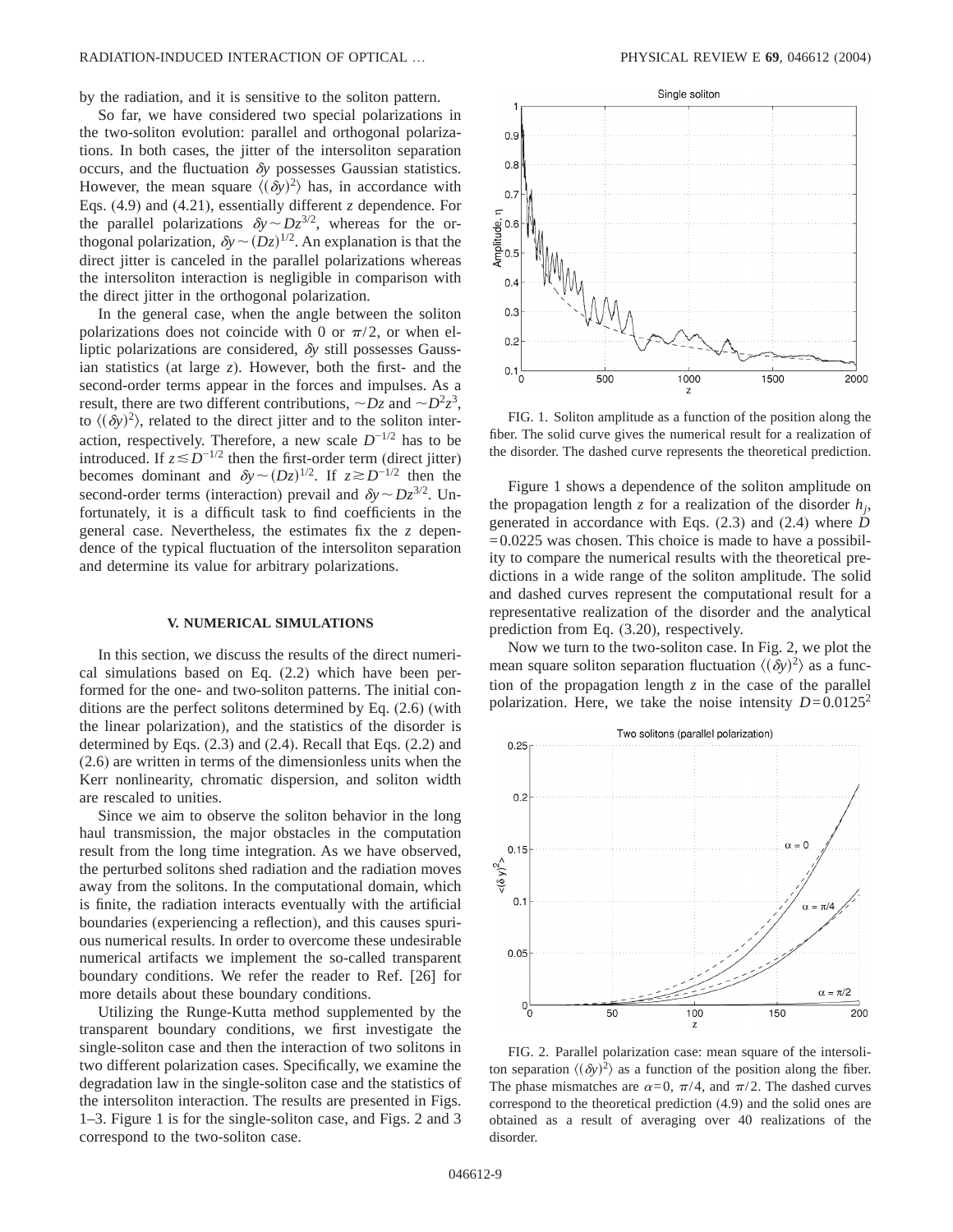

FIG. 3. Orthogonal polarization case: mean square of the intersoliton separation  $\langle (\delta y)^2 \rangle$  as a function of the position along the fiber. The dashed curve corresponds to the theoretical prediction and the solid one is obtained as a result of averaging over 40 realizations of the disorder.

which is much smaller than in the single-soliton case. This is because we need to observe the intersoliton dynamics in the region where the soliton does not lose its energy significantly. The initial distance between the solitons,  $y_0$ , needs to be large enough to avoid the direct interaction between solitons. In this simulation, we take  $y_0=20$ . Each soliton position is measured as reported in Ref. [26]. For the sake of comparison, three different phase mismatches  $\alpha=0,\pi/4,\pi/2$  are examined. For each  $\alpha$ , we average the fluctuations  $(\delta y)^2$  over 40 realizations of the disorder. The solid curves in Fig. 2 represent the numerical results for  $\langle (\delta y)^2 \rangle$  and the dashed curves stand for the theoretical predictions (4.9).

In Fig. 3, we plot the mean square soliton separation fluctuation  $\langle (\delta y)^2 \rangle$  as a function of the propagation length *z* in the case of the orthogonal polarization. We take the same noise intensity  $D=0.0125^2$  and the same initial separation  $y_0$ =20 as for the parallel polarizations. Each soliton position is measured as reported in Ref. [26]. The solid curve in Fig. 3 represents the numerical result for  $\langle (\delta y)^2 \rangle$  (averaged over 40 realizations of the disorder) and the dashed line stands for the theoretical prediction (4.21).

All the figures demonstrate a reasonable agreement between the theory and the numerics. Thus, our theoretical predictions are confirmed by the results obtained from the direct numerical simulation of Eq. (2.2) with the initial conditions for the single- and two-soliton cases.

## **VI. CONCLUSION**

Let us summarize our major results concerning the role of radiation (continuous spectrum) in the soliton (nonlinear) mode of the optical signal propagation through a fiber with randomly varying birefringence (leading to the PMD effect).

The major effect reported in this paper is an emergence of the interaction between solitons, mediated by the radiation shed by the solitons due to the disorder. This gives rise to random displacements of the solitons, which are Gaussian random variables with zero average. The jitter is independent of the soliton separation, which is due to one-dimensional nature of the fiber. The negligible systematic drift is explained by the reflectiveless character of the radiation scattering on solitons in the integrable Manakov equation. This effect is in contrast to the nonintegrable case investigated in Ref. [31]. The results we presented in this paper are similar to ones obtained in the paper [26] for the chromatic dispersion disorder, although the theoretical analysis for the PMD disorder is more complex.

We demonstrated that due to the PMD disorder, soliton loses its energy to radiation during propagation. The amplitude decays by the order of its initial value, at the distance  $z \sim 1/D$  (in our dimensionless units when the Kerr nonlinearity, chromatic dispersion, and soliton width are rescaled to unities) where  $D$  is the strength of the disorder fluctuations (which is assumed to be weak:  $D \ll 1$ ). Note that in the region of strong degradation, the PMD disorder leads to faster degradation of the soliton than the chromatic dispersion disorder examined in Ref. [26] (the asymptotic laws for the soliton amplitude are  $\alpha z^{-1/2}$  and  $\alpha z^{-1/4}$ , respectively). We also established the profile of radiation emitted by the soliton. The soliton degradation is negligible (it is a necessary condition for the successful information transmission) at  $Dz \ll 1$ . Nevertheless, even for small  $Dz$ , the soliton interaction caused by radiation can be an essential source of the information losses.

In addition to the soliton interaction there is a phenomenon called direct jitter of the solitons [23] which is a singlesoliton effect, described by Eq. (3.9). If all the solitons have the same polarization then the direct jitter causes identical displacements of the solitons. Then an influence of the jitter on the detection of the information can be removed by a simple compensation scheme known as "setting the clock." For different polarizations, however, the direct jitter can lead to significant information losses.

We examined in detail the evolution of two solitons propagating in the same frequency channel. The soliton interaction appears to be suppressed for the orthogonal polarizations when the direct jitter dominates. For the parallel polarizations, the direct jitter does not influence the soliton separation and its fluctuations  $\delta y$  are determined by the soliton interaction, giving  $\delta y \sim Dz^{3/2}$ . Note a remarkable phase dependence of the soliton interaction [see Eq. (4.9)], having a deep minimum at the phase mismatch  $\alpha = \pi/2$ . Generally, for arbitrary polarizations, both the direct jitter and the soliton interaction contribute to the fluctuations of the soliton separation, prevailing at different *z*. At  $z \le D^{-1/2}$  the direct jitter dominates, whereas at  $z \ge D^{-1/2}$  the intersoliton interaction is the major effect.

We performed extensive direct numerical simulations for the single- and two-soliton patterns, which confirm our theoretical predictions. The results of the simulations and their comparison with the theory are presented in Figs. 1–3, which demonstrate reasonable agreements between the numerics and the theory.

Considering multisoliton case, we can treat radiation (delocalized modes) as a superposition of contributions related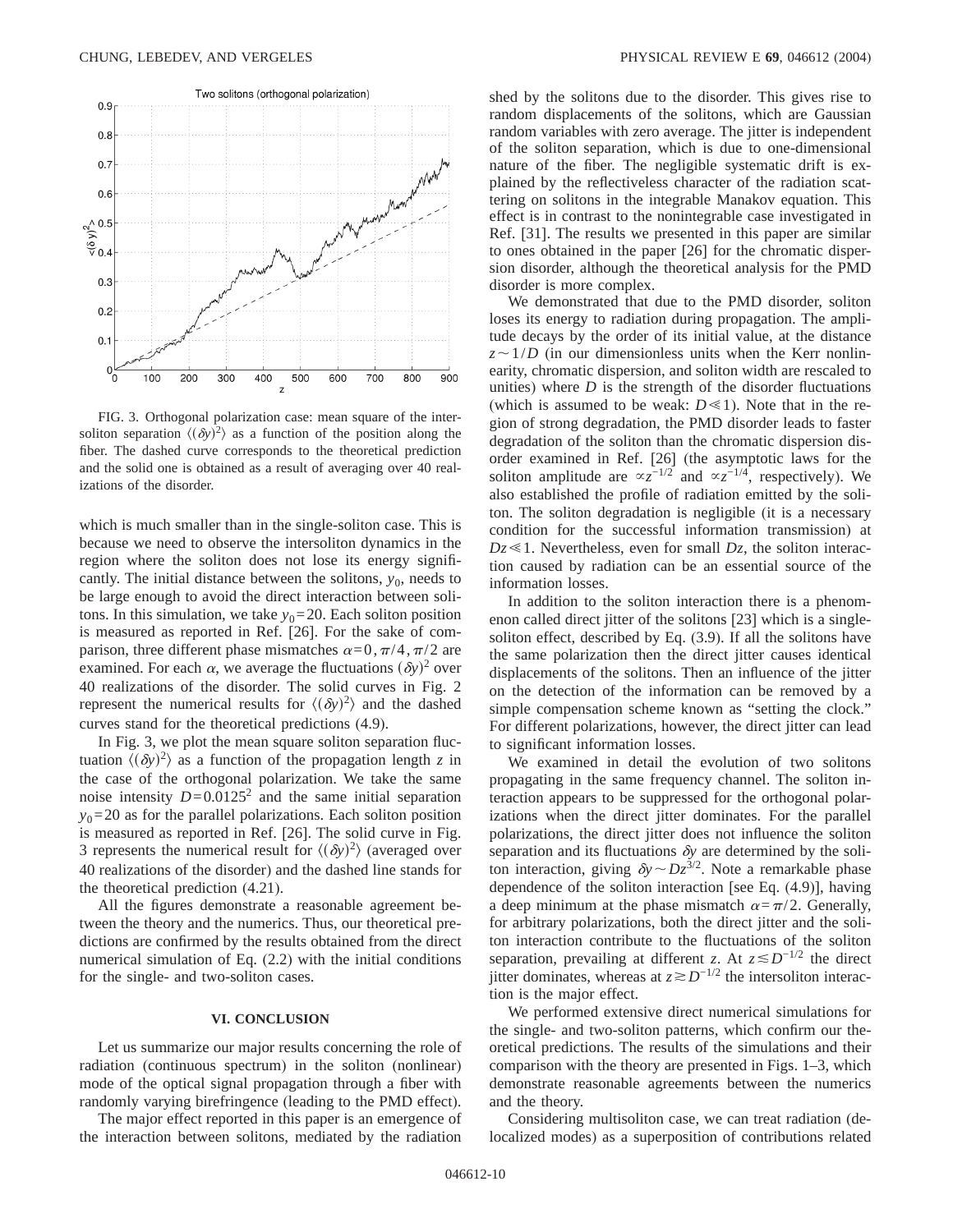to each soliton. The reflectiveless character of the radiation scattering on solitons, noted above, essentially simplifies the analysis, since the radiation emitted by a soliton monotonically spreads in both directions. This enables one to estimate "forces," caused by the radiation, in the multisoliton pattern via the forces obtained from the two-soliton case. The dispersion of the displacements induced by the intersoliton interaction increases as the number of solitons *N* grows in the fiber. In this case, the dispersion is proportional to  $N^{1/2}$ , where *N* is the number of the solitons involved in the interaction. Since the number  $N$  is proportional to  $z$  (at a given average density of solitons in the pattern) we reach the proportionality law  $\delta y \propto z^2$ .

Now we discuss our results in connection with the soliton mode of the information transmission. We established that the intersoliton interaction becomes the most dangerous source of the information losses overcoming the direct jitter. Because of the dependence  $\delta y \propto z^2$  the soliton interaction can be more essential than the Elgin-Gordon-Haus effect [27,28]. We established that in the two-soliton case the interaction is suppressed for the orthogonal polarizations and for the phase mismatch  $\alpha = \pi/2$  in the case of parallel polarization. One can take advantage of these properties to reduce the soliton displacements and consequently, to minimize the information loss. In the real information transmission systems, however, long sequences of solitons are used as information carriers. In this case, not all soliton pairs can achieve the mutual orthogonal polarization or the phase mismatch  $\alpha = \pi/2$ . Therefore, the random jitter caused by the soliton interaction due to the PMD disorder can be the most essential error source in the high-rate information transmission systems.

## **ACKNOWLEDGMENTS**

We are grateful to M. Chertkov, I Gabitov, and I. Kolokolov for valuable comments and useful discussions.

#### **APPENDIX A: KAUP PERTURBATION TECHNIQUE**

Here we present some technical details necessary for a consistent derivation of the results formulated in the main body of the paper.

# 1. Eigenfunctions of operator  $\hat{L}_1$

Let us recall some of the well-known properties in the perturbation near a single-soliton solution described by the nonlinear Schrödinger equation [30]

$$
-i\partial_z \Psi = \partial_t^2 \Psi + 2|\Psi|^2 \Psi.
$$
 (A1)

We expand  $\Psi$  near the single-soliton solution  $\Psi_{sol} = \exp(i\alpha)$ + $iz$ )cosh<sup>-1</sup>(*t*). Then, one can write  $\Psi$  as

$$
\Psi = [\cosh^{-1}(t) + v] \exp[iz + i\alpha].
$$

Using the above expression and Eq.  $(A1)$ , we find

$$
i\partial_z \begin{pmatrix} v \\ v^* \end{pmatrix} + \hat{L}_1 \begin{pmatrix} v \\ v^* \end{pmatrix} = 0.
$$
 (A2)

Here the operator  $\hat{L}_1$  is

$$
\hat{L}_1 = (\partial_t^2 - 1)\hat{\sigma}_3 + \frac{2}{\cosh^2(t)}(2\hat{\sigma}_3 + i\hat{\sigma}_2). \tag{A3}
$$

Evidently,

$$
\hat{L}_1^* = \hat{L}_1, \quad \hat{\sigma}_1 \hat{L}_1 \hat{\sigma}_1 = -\hat{L}_1, \quad \hat{L}_1^T = \hat{\sigma}_3 \hat{L}_1 \hat{\sigma}_3. \tag{A4}
$$

The spectrum of the linear operator is determined by the equation  $\hat{L}_1 f = \lambda f$ . A general solution of this equation reads

$$
f_k = \exp[ikt] \left\{ 1 - \frac{2ik \exp(-t)}{(k+i)^2 \cosh(t)} \right\} {0 \choose 1} + \frac{\exp(ikt)}{(k+i)^2 \cosh^2(t)} {1 \choose 1}, \quad \lambda_k = k^2 + 1,
$$
 (A5)

where *k* runs from  $-\infty$  to  $+\infty$ . Due to the property (A4), the functions  $\bar{f}_k = \hat{\sigma}_1 f_k^*$  are also eigenfunctions of  $\hat{L}_1$ :

$$
\overline{f}_k = \exp[-ikt] \left\{ 1 + \frac{2ik \exp(-t)}{(k-i)^2 \cosh(t)} \right\} \begin{pmatrix} 1 \\ 0 \end{pmatrix}
$$

$$
+ \frac{\exp(-ikt)}{(k-i)^2 \cosh^2(t)} \begin{pmatrix} 1 \\ 1 \end{pmatrix}, \quad \lambda_k = -(k^2 + 1). \quad (A6)
$$

There are also bound states corresponding to marginally stable modes:

$$
f_0 = \frac{1}{\cosh(t)} \begin{pmatrix} 1 \\ -1 \end{pmatrix}, \quad \lambda_0 = 0,
$$

$$
f_1 = \begin{pmatrix} 1 \\ 1 \end{pmatrix} \frac{\tanh(t)}{\cosh(t)}, \quad \lambda_1 = 0.
$$
 (A7)

Double poles at  $k = \pm i$  mean that two more functions must be added for closure, namely,

$$
f_2 = \frac{t}{\cosh(t)} \begin{pmatrix} 1 \\ -1 \end{pmatrix}, \quad \hat{L}_1 f_2 = -2f_1,
$$
 (A8)

$$
f_3 = \frac{t \tanh(t) - 1}{\cosh(t)} \begin{pmatrix} 1 \\ 1 \end{pmatrix}, \quad \hat{L}_1 f_3 = -2f_0.
$$
 (A9)

Note that due to the property  $(A4)$ , the left eigenfunctions of the operator  $\hat{L}_1$  can be written as  $f_k^{\dagger} \hat{\sigma}_3$ ,  $\bar{f}_k^{\dagger} \hat{\sigma}_3$ . This leads to a set of orthogonality conditions for the eigenfunctions. In an explicit form, the conditions can be written as

$$
\int_{-\infty}^{+\infty} dt \, \overline{f}_k^+ \hat{\sigma}_3 \overline{f}_q = 2\pi \delta(k-q), \quad \int_{-\infty}^{+\infty} dt \, f_k^+ \hat{\sigma}_3 f_q = -2\pi \delta(k-q),
$$
\n(A10)

$$
\int_{-\infty}^{+\infty} dt \, f_2^+ \hat{\sigma}_3 f_1 = 2, \quad \int_{-\infty}^{+\infty} dt \, f_0^+ \hat{\sigma}_3 f_3 = -2. \quad (A11)
$$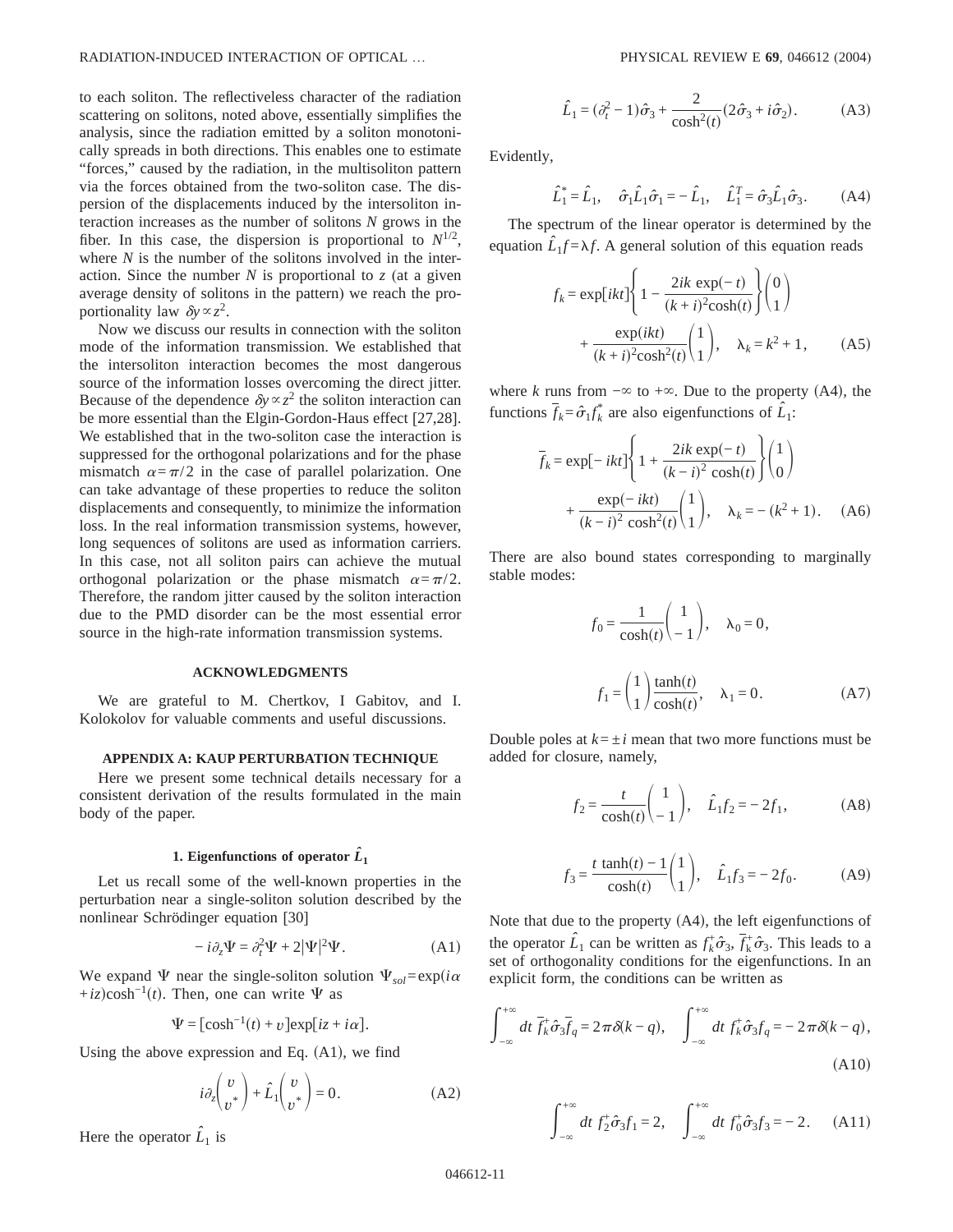# 2. Eigenfunctions of operator  $\hat{L}_2$

We now present eigenfunctions of the operator (3.5). The set contains functions of the continuous spectrum  $\varphi_k$ ,  $\overline{\varphi}_k$ , satisfying

$$
\hat{L}_2 \varphi_k = (k^2 + 1)\varphi_k, \quad \hat{L}_2 \overline{\varphi}_k = -(k^2 + 1)\overline{\varphi}_k. \quad (A12)
$$

Evidently,

$$
\hat{L}_2^* = \hat{L}_2, \quad \hat{\sigma}_1 \hat{L}_2 \hat{\sigma}_1 = -\hat{L}_2, \quad \hat{L}_2^* = \hat{\sigma}_3 \hat{L}_2 \hat{\sigma}_3.
$$
 (A13)

Therefore,

$$
\overline{\varphi}_k = \hat{\sigma}_1 \varphi_k^*, \quad \overline{\varphi}_{-k} = \hat{\sigma}_1 \varphi_{-k}^*.
$$
 (A14)

There are also localized eigenfunctions which are zero modes of  $\hat{L}_2$ , satisfying  $\hat{L}_2\varphi_{0,2}=0$ .

The eigenfunctions corresponding to the continuous spectrum are

$$
\varphi_k = \begin{pmatrix} 0 \\ 1 \end{pmatrix} \widetilde{\Psi}_k, \quad \overline{\varphi}_k = \begin{pmatrix} 1 \\ 0 \end{pmatrix} \widetilde{\Psi}_{-k}, \tag{A15}
$$

$$
\widetilde{\Psi}_k = \frac{k + i \tanh t}{k + i} e^{ikt}.
$$
\n(A16)

We obtain the following orthogonality conditions:  
\n
$$
\int_{-\infty}^{+\infty} dt \overline{\varphi}_k^+ \hat{\sigma}_3 \overline{\varphi}_q = 2 \pi \delta(k - q),
$$
\n
$$
\int_{-\infty}^{+\infty} dt \varphi_k^+ \hat{\sigma}_3 \varphi_q = -2 \pi \delta(k - q), \qquad (A17)
$$

analogous to Eq. (A10). The zero modes of the operator (3.3) can be written as

$$
\varphi_0(t) = \begin{pmatrix} 1 \\ 1 \end{pmatrix} \cosh^{-1}t, \quad \varphi_2(t) = \begin{pmatrix} 1 \\ -1 \end{pmatrix} \cosh^{-1}t. \quad \text{(A18)}
$$

They are normalized according to<br>  $\int_{0}^{+\infty} dt \varphi_0^T \hat{\sigma}_3 d\theta$ 

$$
\int_{-\infty}^{+\infty} dt \varphi_0^T \hat{\sigma}_3 \varphi_2 = 4. \tag{A19}
$$

## **APPENDIX B: FORCE AND IMPULSE FOR PARALLEL POLARIZATION**

Using Eq. (4.4) and taking  $\varphi_k$  near  $y_1$  from Eq. (4.3), one can derive

$$
\mathcal{F}_{vv}(z) = 2 \int \frac{dq \, dk}{(2\pi)^2} a_{kl} a_{ql}^* \int dx \frac{\tanh x}{\cosh^2 x}
$$

$$
\times \frac{(k+i \tanh x)(q-i \tanh x)}{(k+i)(q-i)} e^{ikx-iqx}, \quad (B1)
$$

$$
\mathcal{F}_{vh}(z) = -\operatorname{Im}\left\{H(z) \int \frac{dk}{2\pi} a_{k\parallel}^* \int dx \frac{\sinh^2 x - 1}{\cosh^3 x} \times \frac{k - i \tanh x}{k - i} e^{-ikx} \right\}.
$$
\n(B2)

Integrating over  $x$  and plugging Eq.  $(4.5)$  into the above equations, we find

$$
\mathcal{F}_{vv}(z) = \frac{i\pi}{2^6} \int \frac{dq \, dk \, (k^2 - q^2)^2}{\sinh[\pi(k - q)/2] \cosh[\pi k/2] \cosh[\pi q/2]} \times \left[ \frac{k - i}{k + i} e^{-i\alpha - iky} + \frac{q + i}{q - i} e^{i\alpha + iqy} + \frac{k - i}{k + i} \frac{q + i}{q - i} e^{i(q - k)y} \right] \times \int_0^z dz_1 \, dz_2 \, H^*(z_1) H(z_2) e^{i(k^2 + 1)(z - z_1)} e^{-i(q^2 + 1)(z - z_2)},
$$
\n(B3)

$$
\mathcal{F}_{vh} = \frac{\pi}{8} \text{Re} \left\{ \int dk \frac{k(k^2+1)}{\cosh^2(\pi k/2)} \left[ \frac{k+i}{k-i} e^{iky+i\alpha} \right] H^*(z) \right. \\
\times \int_0^z dz_1 H(z_1) e^{-i(k^2+1)(z-z_1)} \left. \right\}.
$$
\n(B4)

For the sake of convenience, we rewrite the force  $F_{vv}$  as  $\partial_z P - (1/3)\Lambda$ , where

$$
P = \frac{\pi}{2^6} \int \frac{dq \, dk(k^2 - q^2)}{\sinh[\pi(k - q)/2] \cosh[\pi k/2] \cosh[\pi q/2]} \times \left[ \frac{k - i}{k + i} e^{-i\alpha - iky} + \frac{q + i}{q - i} e^{i\alpha + iqy} + \frac{k - i}{k + i} \frac{q + i}{q - i} e^{i(q - k)y} \right] \times \int_0^z dz_1 dz_2 H^*(z_1) H(z_2) e^{i(k^2 + 1)(z - z_1) - i(q^2 + 1)(z - z_2)},
$$
\n(B5)

and, with an exponential accuracy,

To obtain Eq. (B6), one has to take the integral over  $k$  and  $q$ omitting exponentially small terms. As it follows from Eqs. (3.24) and (3.27), the structure of  $P_{vh}$  is similar to one of the forces,  $\mathcal{F}_{vh}$ . Integrating over *x*, we find

$$
\mathcal{P}_{vh} = \frac{-\pi^2}{16} \text{Im} \left\{ \int dk \frac{(k^2 + 1)\tanh(\pi k/2)}{\cosh^2(\pi k/2)} \left[ \frac{k + i}{k - i} e^{iky + i\alpha} \right] \right. \\
 \times H^*(z) \int_0^z dz_1 H(z_1) e^{-i(k^2 + 1)(z - z_1)} \left. \right\}.
$$
\n(B7)

Thus, one can rewrite Eqs.  $(3.21)$  and  $(3.22)$  as

$$
\mathcal{F} = \mathcal{F}_{vh} + \mathcal{F}_{vv} = \partial_z P + \Lambda,
$$
  

$$
\partial_z y = h_3 + \mathcal{P}, \quad \mathcal{P} = 2P + 2 \int_0^z dz' \Lambda(z') + \mathcal{P}_{vh}. \quad (B8)
$$

## **1. Average force and impulse**

Let us find the average of the force,  $\langle \mathcal{F} \rangle$ , over the disorder. Using Eq. (B3) we obtain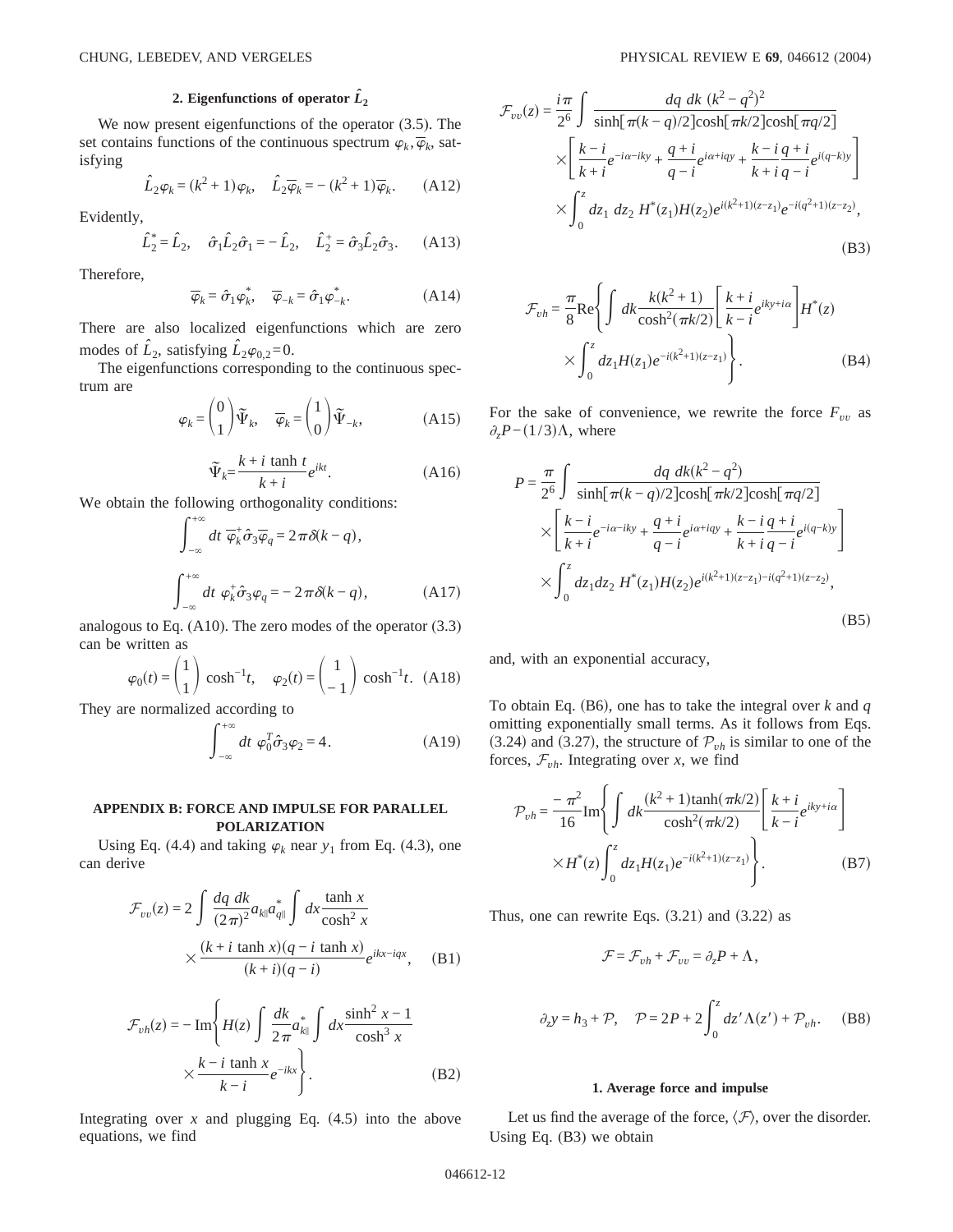$$
\langle \mathcal{F}_{vv} \rangle = \frac{iD}{2^5} \int \frac{dq \, dk (k^2 - q^2)^2}{\sinh[\pi(k - q)/2] \cosh[\pi k/2] \cosh[\pi q/2]} \times \left[ \frac{k - i}{k + i} e^{-i\alpha - iky} + \frac{q + i}{q - i} e^{i\alpha + iqy} + \frac{k - i}{k + i} \frac{q + i}{q - i} e^{i(q - k)y} \right] \times \frac{i\pi(1 - e^{i(k^2 - q^2)z})}{k^2 - q^2}.
$$
\n(B9)

We take an integration contour surrounding poles, which are not on the real axis. Then, we find that  $\mathcal{F}_{vv}$  is exponentially small. Similarly, the average of the force  $\mathcal{F}_{vh}$  is also negligible, and hence, the average of overall force  $\mathcal F$  in this approximation is zero.

Now let us calculate the average of the impulse P. Notice that, due to Eqs. (B4) and (B7), the averages of both  $\Lambda$  and  $P_{vh}$  are negligible,  $\propto$ exp(−const×y) at any *z*. Introducing new variables  $p_{\pm} = k \pm q$ , one obtains

$$
\langle P(z) \rangle = \frac{\pi D}{2^6} \int \frac{dp_+ dp_-}{\cosh[\pi k/2] \cosh[\pi q/2]} \times \left[ \frac{k - i}{k + i} e^{-i\alpha - iy(p_+ + p_-)/2} + \frac{q + i}{q - i} e^{i\alpha + iy(p_+ - p_-)/2} + \frac{k - i}{k + i} e^{-ip_- y} \right] \frac{i(1 - e^{ip_+ p_- z})}{\sinh[\pi p_- / 2]}.
$$
 (B10)

The main contribution to the above integral is originated at small values of  $p_$ . Since  $\alpha$ -dependent terms are exponentially small in *y*, we find that at large *z*,  $z \gg y$ , the average value of the total impulse is

$$
\langle \mathcal{P}(z) \rangle = \frac{\pi D}{2^4} \int \frac{dp}{\cosh^2(\pi p/4)} = \frac{D}{4}.
$$
 (B11)

## **2. Impulse fluctuations**

Now we calculate the impulse fluctuation  $\langle \langle P^2 \rangle \rangle = \langle P^2 \rangle$  $-\langle P \rangle \langle P \rangle$ . First let us obtain the main contribution, coming from  $\Lambda$  term in Eq. (B8). Using the relation (B4) and taking  $\mathcal{F}_{vh}$  from Eq. (B6), we find

$$
\langle \langle \Lambda(z_1) \Lambda(z_2) \rangle \rangle = \frac{\pi^2}{64} \langle \langle \text{Re} \left[ H(z_1) \int dk \frac{k(k^2 + 1)}{\cosh^2(\pi k/2)} \times \frac{k + i}{k - i} e^{iky + ia} \int_0^{z_1} dz_1' H(z_1') e^{-i(k^2 + 1)(z_1 - z_1')} \right] \times \text{Re} \left[ H^*(z_2) \int dq \frac{q(q^2 + 1)}{\cosh^2(\pi k/2)} \frac{q - i}{q + i} e^{-iqy - ia} \times \int_0^{z_2} dz_2' H^*(z_2') e^{i(q^2 + 1)(z_2 - z_2')} \right] \rangle \rangle. \tag{B12}
$$

The terms proportional to  $\langle HH \rangle \langle H^* H^* \rangle$  vanish due to the relation  $(3.7)$ . The remaining term is

$$
\frac{\pi^2}{64} \delta(z_1 - z_2) D^2 \text{Re} \left[ \int dp_+ dp_- \frac{kq(k^2 + 1)(q^2 + 1)}{\cosh^2(\pi k/2)\cosh^2(\pi q/2)} \times \frac{k + i q - i}{k - i q + i} (-i) e^{ip_- y} \frac{1 - e^{-ip_- p_+ z}}{p_+ p_-} \right], \tag{B13}
$$

where  $(p_{\pm} = k \pm q)$ . The major contribution is formed at small *p*<sub>−</sub>, *p*<sub>−</sub> ∼ 1/*y*, and we find

$$
\langle \langle \Lambda(z_1) \Lambda(z_2) \rangle \rangle = \frac{\pi^3}{32} \delta(z_1 - z_2) D^2 \int_0^\infty dp \frac{p(p^2 + 1)^2}{\cosh^4(\pi p/2)}
$$
  
= 0.204D<sup>2</sup>  $\delta(z_1 - z_2)$ . (B14)

The fluctuation of the differences between forces acting on two solitons has an additional factor  $2[1+\cos(2\alpha)]$ , and we find

$$
4\left\langle \left\langle \int_0^{z_1} dz_1' [\Lambda^{(2)}(z_1') - \Lambda^{(1)}(z_1')] \right. \right. \\ \left. \left. \times \int_0^{z_2} dz_2' [\Lambda^{(2)}(z_2') - \Lambda^{(1)}(z_2')] \right\rangle \right\rangle
$$
  
= 8G<sub>II</sub>[1 + cos(2\alpha)]D<sup>2</sup>z, (B15)

where the superscripts 1 and 2 denote the first and the second solitons, respectively, and  $z = min(z_1, z_2)$ . Here  $G_{\parallel}$  is a numerical factor,  $G_{\parallel}=0.204$ .

Now we evaluate additional contribution to the fluctuations of the impulse and position. First we examine the impulse *P*. Using Eq. (B5), we find

$$
\langle \langle P(z_1)P(z_2) \rangle \rangle = -\frac{\pi^2 D^2}{2^{12}} \int \frac{dk_+ dk_- dq_+ dq_-(k_1^2 - q_1^2)(k_2^2 - q_2^2) e^{i(q_2^2 - k_2^2)\zeta}}{\sinh \frac{\pi (k_1 - q_1)}{2} \sinh \frac{\pi (k_2 - q_2)}{2} \cosh \frac{\pi k_1}{2} \cosh \frac{\pi k_2}{2} \cosh \frac{\pi q_1}{2} \cosh \frac{\pi q_2}{2}} \times \left[ \frac{k_1 + i}{k_1 - i} e^{i\alpha + i q_1 y} + \frac{q_1 - i}{q_1 + i} e^{-i\alpha - i k_1 y} + \frac{k_1 + i}{k_1 - i} \frac{q_1 - i}{q_1 + i} \right] \left[ \frac{k_2 + i}{k_2 - i} e^{i\alpha + i q_2 y} + \frac{q_2 - i}{q_2 + i} e^{-i\alpha - i k_2 y} + \frac{k_2 + i}{k_2 - i} \frac{q_2 - i}{q_2 + i} \right] \times e^{ik_- y + iq_- y} \frac{(1 - e^{-ik_+ k_- z})(1 - e^{-iq_+ q_- z})}{k_+ k_- q_+ q_-}, \tag{B16}
$$

where  $k_{\pm} = k_1 \pm q_2$ ,  $q_{\pm} = k_2 \pm q_1$ ,  $z = \min(z_1, z_2)$ , and  $\zeta = |z_1 - z_2|$ . Again, the terms proportional to  $\langle HH \rangle \langle H^* H^* \rangle$  vanish.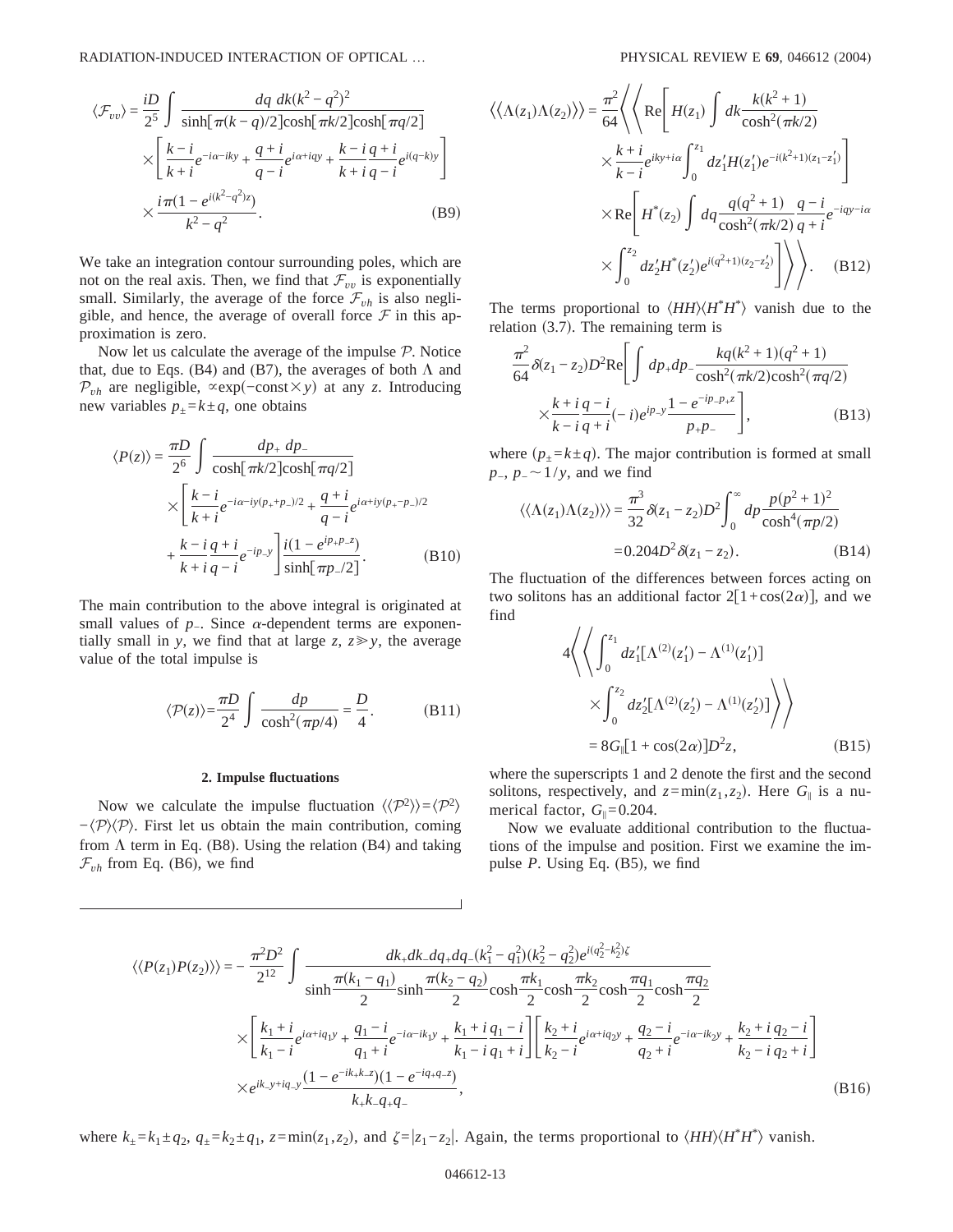We now let  $\zeta = 0$  and calculate the simultaneous correlation and consider  $\alpha$ -independent contributions to the fluctuation. One of the contributions comes from  $\alpha$ -independent terms in the square brackets of Eq. (B16). The main contribution to the above integral is formed at  $k_-, q_- \sim 1/y$ , and hence, one obtains

$$
\langle \langle P^2 \rangle \rangle_1 = \frac{\pi^4 D^2}{2^{14}} \int_{y/z}^{\infty} \frac{dk_+ dq_+(k_+^2 - q_+^2)^2}{\cosh^2[\pi k_+/4] \cosh^2[\pi q_+/4]} \frac{1}{k_+ q_+\sinh^2[\pi (k_+ - q_+)/4]}.
$$
 (B17)

The other contribution comes from  $\alpha$ -dependent terms in the square brackets of Eq. (B16). This consists of two equal parts, which are different from the previous contribution by the absence of one out of two oscillating factors in *q*− (or *k*−). Integrating over *k*−, we find

$$
\langle \langle P^2 \rangle \rangle_2
$$
  
=  $\frac{\pi^4 D^2}{2^9} \int_{y/z}^{\infty} \frac{dk_+}{k_+ \cosh^2(\pi k_+/4)} \int \frac{dq_+ dq_-}{2\pi i q_+ q_-}$   
×[1 - exp(-iq\_+ q\_-)]  
×  $\frac{[(k_+/2)^2 - q_1^2][(k_+/2)^2 - k_2^2]}{\cosh \frac{\pi k_2}{2} \cosh \frac{\pi q_1}{2} \sinh \frac{\pi (k_+ - 2q_1)}{4} \sinh \frac{\pi (k_+ - 2k_2)}{4}}.$  (B18)

The major contribution to the integral is formed at  $k_{+}$   $\sim$  1 and small values of  $q_{+}$ . Now let us find the  $\alpha$ -dependent contribution to the fluctuation. The main part originates from the product of  $\alpha$ -dependent and -independent terms in the righthand side of Eq. (B16). It is proportional to cos  $\alpha$  multiplied by the right-hand side of Eq.  $(B18)$  with an extra factor  $[(k_2+i)/(k_2-i)]exp[iy(q_++q_-)/2]$  in the integral. Hence, the integration is formed over  $q_{\pm}$ , from  $q \sim 1$  up to *q*  $\sim$ 1/y. We find that additional  $\alpha$ -dependent contributions are  $\sim$ 1/y. Extracting the main contributions which are proportional to  $\ln(z/y)$  in Eq. (B17),  $\ln(z)$  in Eq. (B18), and  $\ln(z/y^2)$  in the *α*-dependent terms, one finds

$$
\langle \langle P^2(z) \rangle \rangle = \frac{\pi^4 D^2}{2^{11}} [\ln z + \ln(z/y) + \cos(\alpha) \ln(z/y^2)]
$$
  
 
$$
\times \int_0^\infty \frac{dk \ k^3}{\cosh^2(\pi k/2)} = 0.14D^2 \left[ \ln \frac{z^2}{y} + \cos(\alpha) \ln \frac{z}{y^2} \right].
$$
  
(B19)

It is much smaller than Eq.  $(B14)$  at large *z*.

To obtain the correlation at  $\zeta \neq 0$ ,  $\zeta \ll z$ , one should take into account that the integral (B16) is formed in the region where one of the variables  $k_{+}$ ,  $q_{+}$  is  $O(1)$  while the others are much smaller than unity. Taking this into account, one derives

$$
\langle \langle P(z_1)P(z_2) \rangle \rangle = 0.14D^2 \left[ \ln \frac{z^2}{y} + \cos \alpha \ln \frac{z}{y^2} \right]
$$

$$
\times \int_0^\infty \frac{dk \ k^3}{\cosh^2(\pi k/2)} \cos(k^2 \zeta). \quad (B20)
$$

The correlation vanishes algebraically as  $1/\zeta$  and  $\int d\zeta \langle P(z)P(z+\zeta)\rangle \approx 1/y$ , which is negligible. At  $\zeta \sim z$  one finds that the correlation is  $\propto 1/z^2$ . This allows us to neglect the contribution from the impulse  $P$  to the position fluctuations.

We now turn to the cross correlation. Integrating over *z* and using Eq. (3.7), we derive

$$
\langle \langle P(z+\zeta)\Lambda(z) \rangle \rangle = -\frac{\pi^2 D^2}{2^{10}} \text{Re} \left\{ \int dk_1 dk_2 dq \frac{q(q^2+1)}{\cosh^2 \frac{\pi q}{2}} \frac{(k_1^2 - k_2^2) e^{i(k_1^2 - k_2^2)\zeta}}{\sinh[\pi(k_1 - k_2)/2] \cosh(\pi k_1/2) \cosh(\pi k_2/2)} \right\}
$$
  
 
$$
\times \frac{k_1 - i}{k_1 + i} \frac{q + i}{q - i} \frac{i(1 - e^{i(k_1^2 - q^2)z})}{(k_1^2 - q^2)} e^{-i(k_1 - q)y} \right\}, \tag{B21}
$$

which is nonzero at  $\zeta > 0$ . Now we extract the main part of the integral forming at small values of  $k_1 - q$  and find

$$
\langle \langle P(z+\zeta)\Lambda(z) \rangle \rangle = -\frac{\pi^3 D^2}{2^{11}} \text{Re} \left\{ \int d\zeta \int_0^\infty dp \frac{(p^2+1)(p^2-\kappa^2)e^{i(p^2-\kappa^2)\zeta}}{\cosh^3 \frac{\pi p}{2} \cosh \frac{\pi \kappa}{2} \sinh \frac{\pi (p-k)}{2}} \right\}.
$$
 (B22)

Then we obtain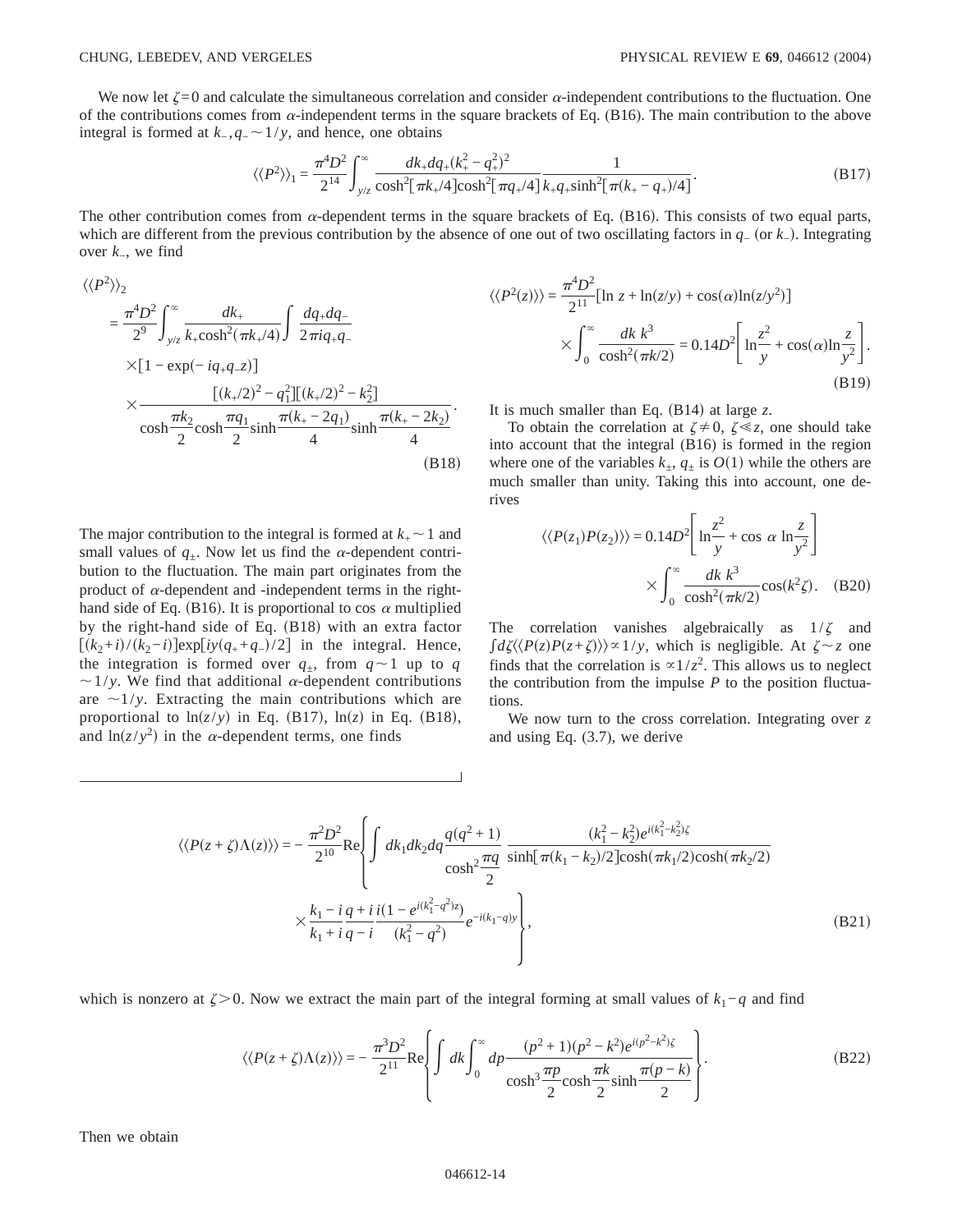$$
\langle \langle P(z+\zeta) \int_0^z \Lambda(z_1) dz_1 \rangle \rangle = -\frac{\pi^3 D^2}{2^{10}} \text{Re} \left\{ \int dk \int_0^\infty dp \frac{(p^2+1)e^{i(p^2-\kappa^2)\zeta}}{\cosh^3(\pi p/2)\cosh(\pi k/2)} \frac{i(1-e^{i(p^2-\kappa^2)z})}{\sinh[\pi(p-k)/2]} \right\}.
$$
 (B23)

The simultaneous correlation, i.e., the correlation at  $\zeta = 0$ , is

$$
-\frac{\pi^4 D^2}{2^{10}} \int_0^\infty \frac{dp_+(p_+^2/4+1)}{\cosh^4(\pi p_+/2)} \approx -0.090D^2. \tag{B24}
$$

Thus, the cross correlation is negligible.

Let us discuss remaining contributions to the impulse fluctuations. The pair correlation function of the extra impulse  $\mathcal{P}_{vh}$  is  $\approx 0.78D^2 \delta(z_1 - z_2)$ , similar to Eq. (B14). The corresponding contribution to the position fluctuation is  $\propto D^2$ *z* and can be omitted. Its cross correlation with  $\Lambda$  is small because we take imaginary part in Eq. (3.24) and real part in Eq. (3.24). This distinction leads to an expression analogous to Eq. (B13) but with imaginary part of the integral, which is negligible. The simultaneous cross correlation between  $P_{vh}$  and *P* is similar to Eq. (B21) with an extra factor  $-(\pi/2q)\tanh(\pi q/2)$  in the integrand and taking the imaginary part of the integral instead of the real part. Then, we find that it is negligible in comparison with Eq. (B24). Summarizing the results obtained so far and using Eq. (B14), we find Eq. (4.6).

## **APPENDIX C: FORCE AND IMPULSE IN ORTHOGONAL POLARIZATION CASE**

In this case, we have only the force  $\Phi_{vv}$  and the extra impulse  $P_{vv}$  nonzero. Therefore, Eqs. (3.21) and (3.22) are reduced to

$$
\frac{d}{dz}\beta_1 = \Phi_{vv}, \quad \frac{d}{dz}y_1 = h_3 + 2\beta_1 + \mathcal{P}_{vv}.
$$
 (C1)

First we examine the force. We represent  $\Phi_{uv} = \Phi_0 + \Phi_1$  $+\Phi_1^*$ , where  $\Phi_0$  and  $\Phi_1$  contain the field *H* only in the form of *H*\* *H* and *HH*, respectively. Then, one can find, using Eqs.  $(4.13)$  and  $(4.15)$ ,

$$
\Phi_0 = \int dx \frac{\tanh x}{\cosh^2 x} \int \frac{dq \, dk \, e^{ikx - iqx} a_{k\perp} a_{q\perp}^*}{(2\pi)^2 (k+i)^2 (q-i)^2} \times \left\{ \frac{2[(q - i \tanh x)^2 + (k + i \tanh x)^2]}{\cosh^2 x} + 4\cosh^{-4} x + 4(q - i \tanh x)^2 (k + i \tanh x)^2 \right\},
$$
\n(C2)

$$
\Phi_1 = \int dx \frac{\tanh x}{\cosh^2 x} \int \frac{dq \, dk}{(2\pi)^2} \frac{e^{ikx + iqx} a_{k\perp} a_{q\perp}}{(k+i)^2 (q+i)^2} \left\{ \frac{1}{\cosh^4 x} \right.
$$
  
+ 
$$
\frac{4}{\cosh^2 x} \left[ (q+i)^2 - 2iq \frac{e^{-x}}{\cosh x} + \frac{1}{\cosh^2 x} \right] + \left[ (k+i)^2 - 2ik \frac{e^{-x}}{\cosh x} + \frac{1}{\cosh^2 x} \right] \left[ (q+i)^2 - 2iq \frac{e^{-x}}{\cosh x} \right.
$$

$$
+\frac{1}{\cosh^2 x}\bigg]\bigg\}.
$$
 (C3)

Integration over *x* leads to

$$
\Phi_0 = \int \frac{dk \, dq}{24\pi} \frac{i a_{k\perp} a_{q\perp}^*(k^2 - q^2)^2 (1 + k^2 + kq + q^2)}{(k+i)^2 (q-i)^2 \sinh[\pi(k-q)/2]},
$$
\n(C4)

$$
\Phi_1 = \int \frac{dk \, dq}{48\pi} \frac{i a_{k\perp} a_{q\perp} (k+q)^2 (1+k^2+q^2-kq)}{(k+i)^2 (q+i)^2 \sinh[\pi(k+q)/2]} (2+k^2+q^2).
$$
\n(C5)

Substituting here the expression  $(4.18)$ , we obtain

$$
\Phi_0 = \frac{\pi i}{3 \times 2^5} \int \frac{dk \, dq (k^2 - q^2)^2 (1 + k^2 + q^2 + kq)}{\cosh[\pi k/2] \cosh[\pi q/2] \sinh[\pi (k - q)/2]} \times \int_0^z dz_1 dz_2 H(z_1) H^*(z_2) e^{i(k^2 + 1)(z - z_1) - i(q^2 + 1)(z - z_2)} \times \frac{k - i}{(k + i)^2} \frac{q + i}{(q - i)^2} e^{i(q - k)y}, \tag{C6}
$$

$$
\Phi_1 = \frac{-\pi i}{3 \times 2^6} \int \frac{dk \, dq (k+q)^2 (1+k^2+q^2-kq)(2+k^2+q^2)}{\cosh(\pi k/2)\cosh(\pi q/2)\sinh[\pi (k+q)/2]} \times \int_0^z dz_1 dz_2 H(z_1) H^*(z_2) e^{i(k^2+1)(z-z_1)-i(q^2+1)(z-z_2)} \times \frac{k-i}{(k+i)^2} \frac{q-i}{(q+i)^2} e^{-i(q+k)y-2i\alpha}.
$$
\n(C7)

Taking integral and omitting exponentially small terms we find

$$
\int_0^z \, dz' \Phi_{vv}(z') = P_0 + P_1 + P_1^*,\tag{C8}
$$

$$
P_0 = \frac{\pi}{3 \times 2^5} \int \frac{dk \, dq(k^2 - q^2)(1 + k^2 + q^2 + kq)}{\cosh[\pi k/2] \cosh[\pi q/2] \sinh[\pi (k - q)/2]} \times \int_0^z dz_1 dz_2 H(z_1) H^*(z_2) e^{i(k^2 + 1)(z - z_1) - i(q^2 + 1)(z - z_2)} \times \frac{k - i}{(k + i)^2} \frac{q + i}{(q - i)^2} e^{i(q - k)y},
$$
(C9)